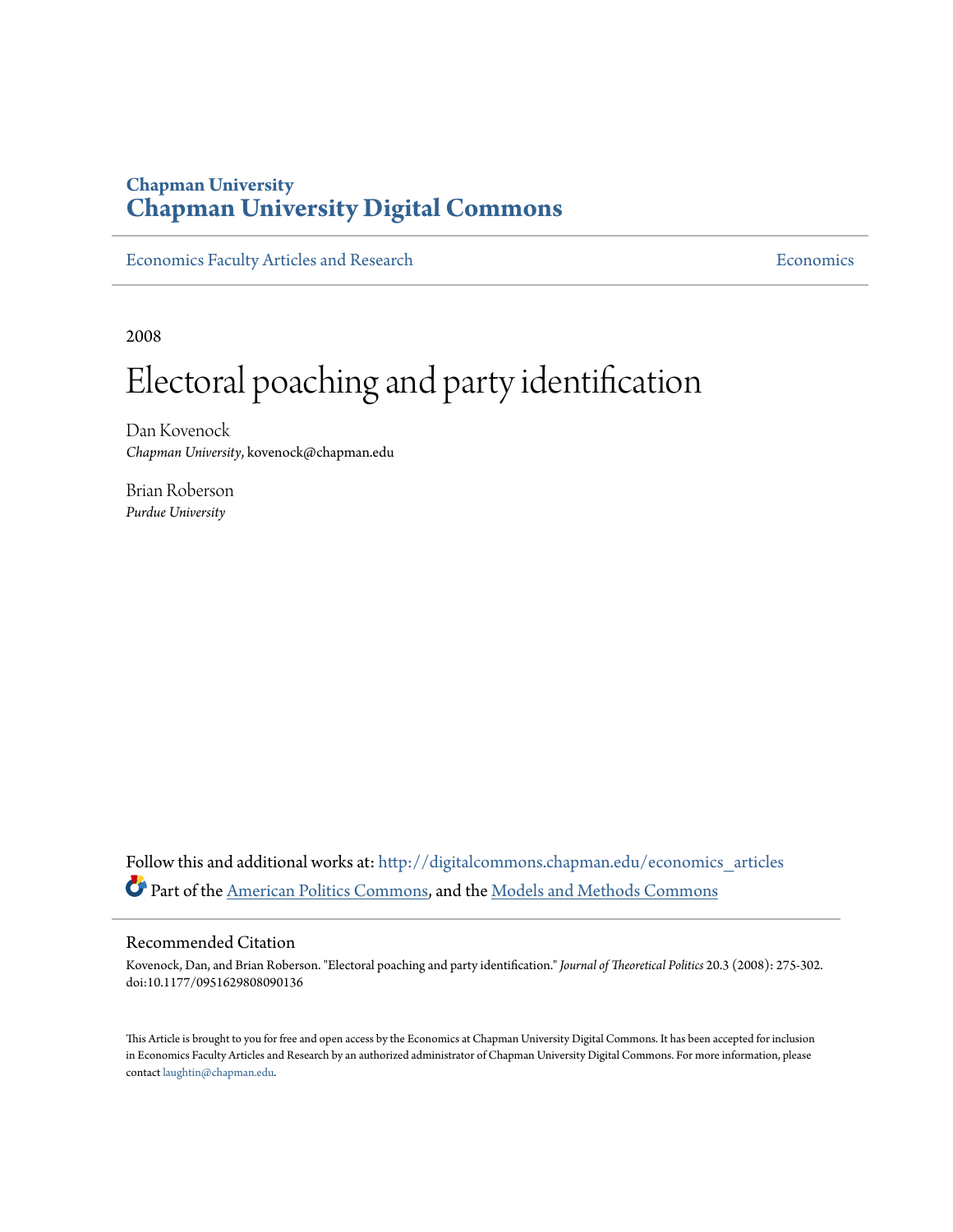# Electoral poaching and party identification

#### **Comments**

This is a pre-copy-editing, author-produced PDF of an article accepted for publication in *Journal of Theoretical Politics*, volume 20, issue 3, 2008 following peer review. The definitive publisher-authenticated version is available online at [DOI: 10.1177/0951629808090136](http://dx.doi.org/10.1177/0951629808090136)

### **Copyright**

The authors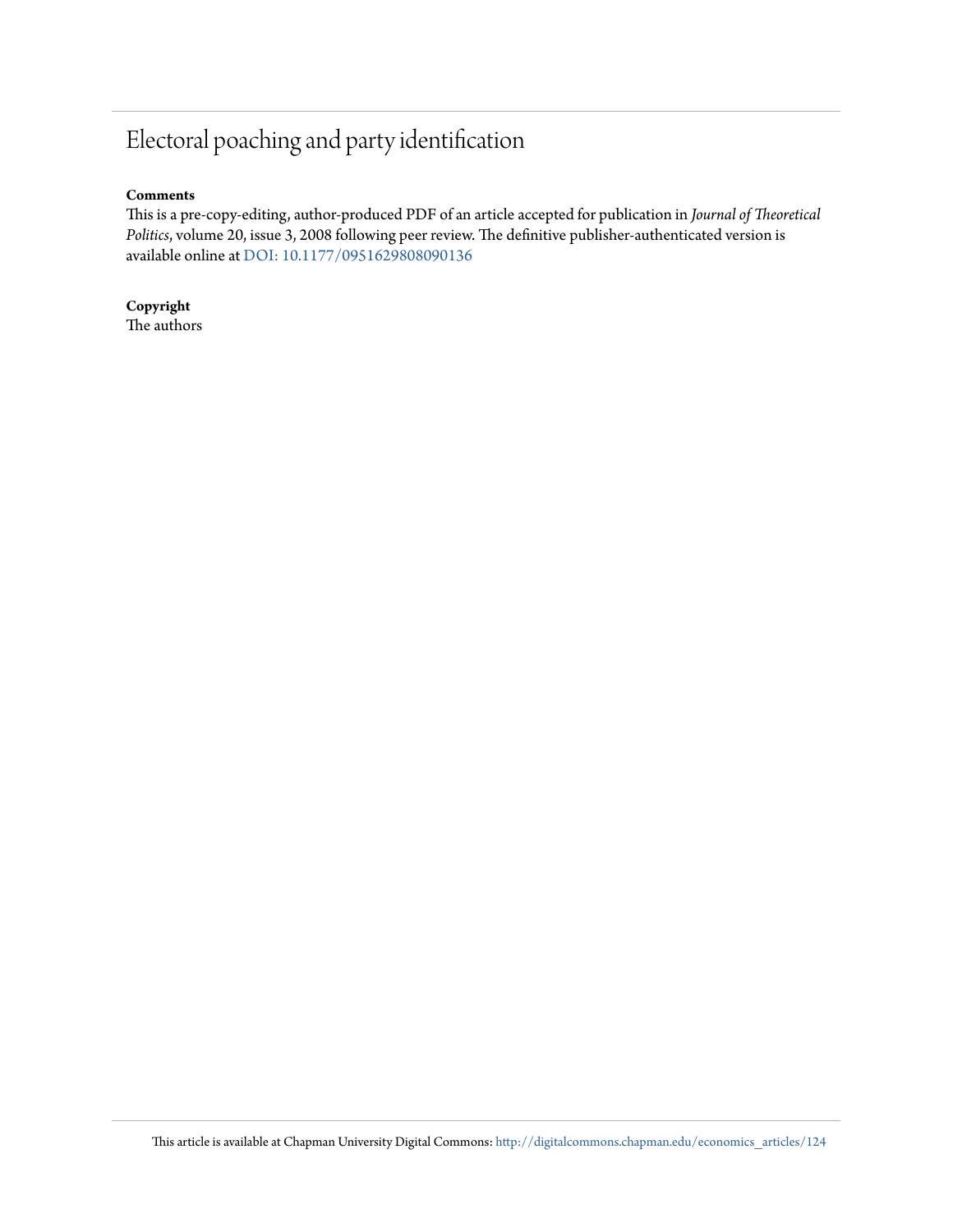

SOCIAL SCIENCE RESEARCH CENTER BERLIN

Dan Kovenock \* Brian Roberson \*\*

# **Electoral Poaching and Party Identification**

\* Purdue University \*\* Miami University

**SP II 2005 – 17** 

October 2005

ISSN Nr. 0722 – 6748

**Research Area Markets and Political Economy** 

**Research Unit Market Processes and Governance**  **Forschungsschwerpunkt Markt und politische Ökonomie** 

**Abteilung Marktprozesse und Steuerung**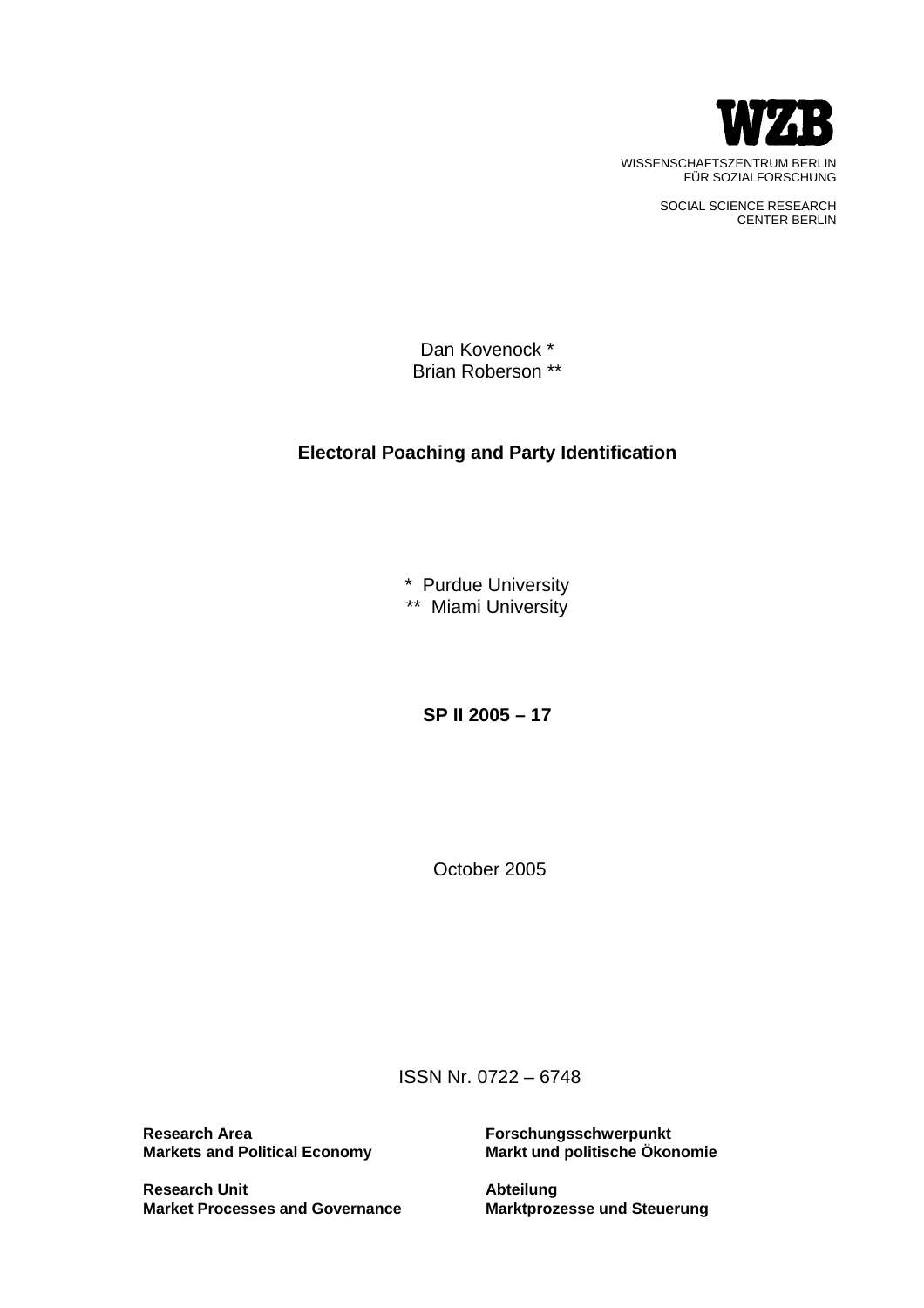Zitierweise/Citation:

Dan Kovenock, Brian Roberson, **Electoral Poaching and Party Identification**, Discussion Paper SP II 2005 – 17, Wissenschaftszentrum Berlin, 2005.

Wissenschaftszentrum Berlin für Sozialforschung gGmbH, Reichpietschufer 50, 10785 Berlin, Germany, Tel. (030) 2 54 91 – 0 Internet: www.wz-berlin.de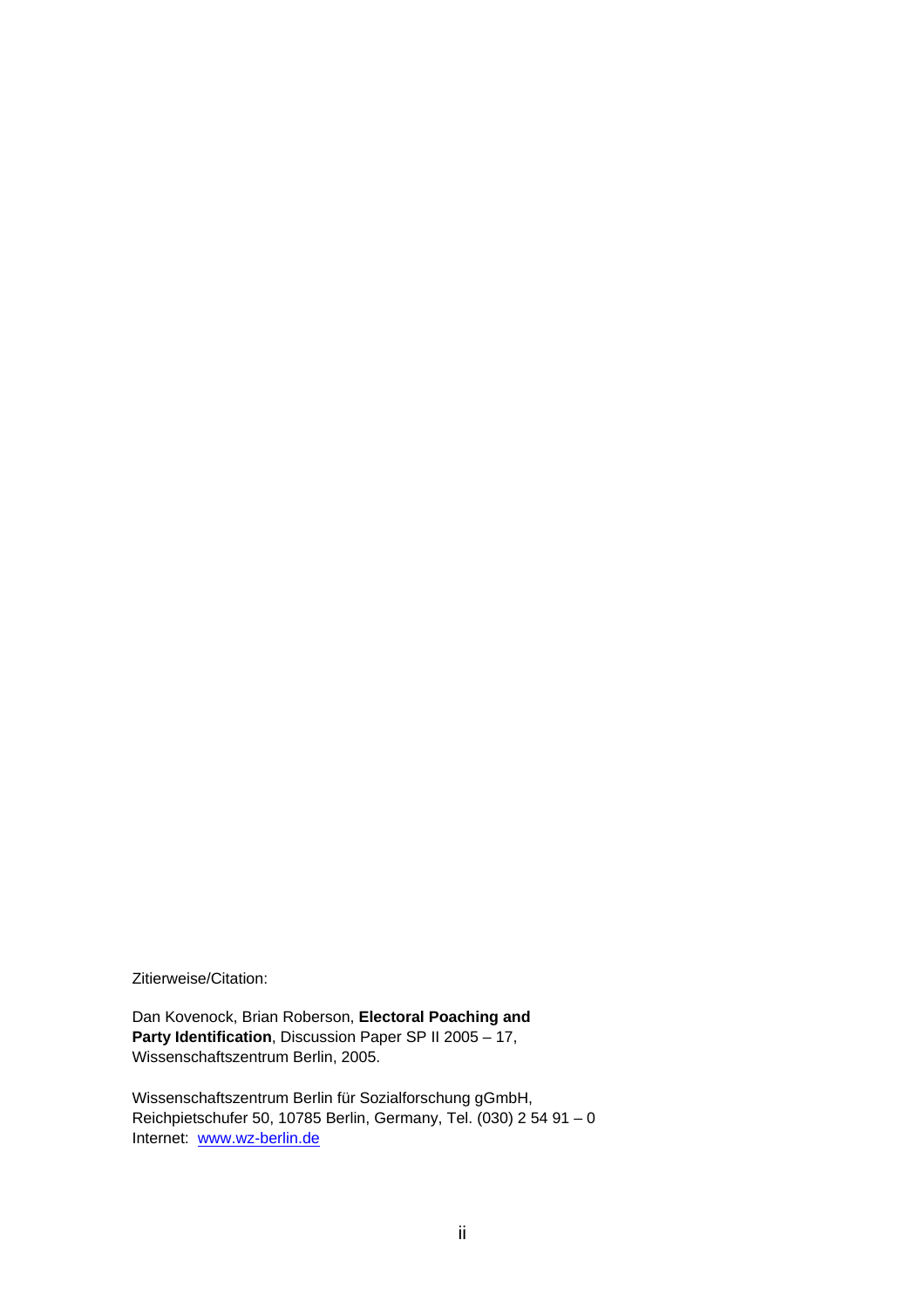# ABSTRACT

 $\overline{a}$ 

## **Electoral Poaching and Party Identification**

by Dan Kovenock and Brian Roberson \*

This paper studies electoral competition in a model of redistributive politics with deterministic voting and heterogeneous voter loyalties to political parties. We construct a natural measure of "party strength" based on the sizes and intensities of a party's loyal voter segments and demonstrate how party behavior varies with the two parties' strengths. In equilibrium, parties target or "poach" a strict subset of the opposition party's loyal voters: offering those voters a high expected transfer, while "freezing out" the remainder with a zero transfer. The size of the subset of opposition voters frozen out and, consequently, the level of inequality in utilities generated by a party's equilibrium redistribution schedule is increasing in the opposition party's strength. We also construct a measure of "political polarization" that is increasing in the sum and symmetry of the parties' strengths, and find that the expected ex-post inequality in utilities of the implemented policy is increasing in political polarization.

<sup>\*</sup> Earlier versions of this paper were presented at the 2005 Annual Meeting of the Public Choice Society, the 2005 Annual Meeting of the Midwest Political Science Association, the Ninth World Congress of the Econometric Society, and in seminars at Baylor University and the Wissenschaftszentrum Berlin für Sozialforschung. Kovenock gratefully acknowledges the financial support and hospitality of the Wissenschaftszentrum Berlin für Sozialforschung.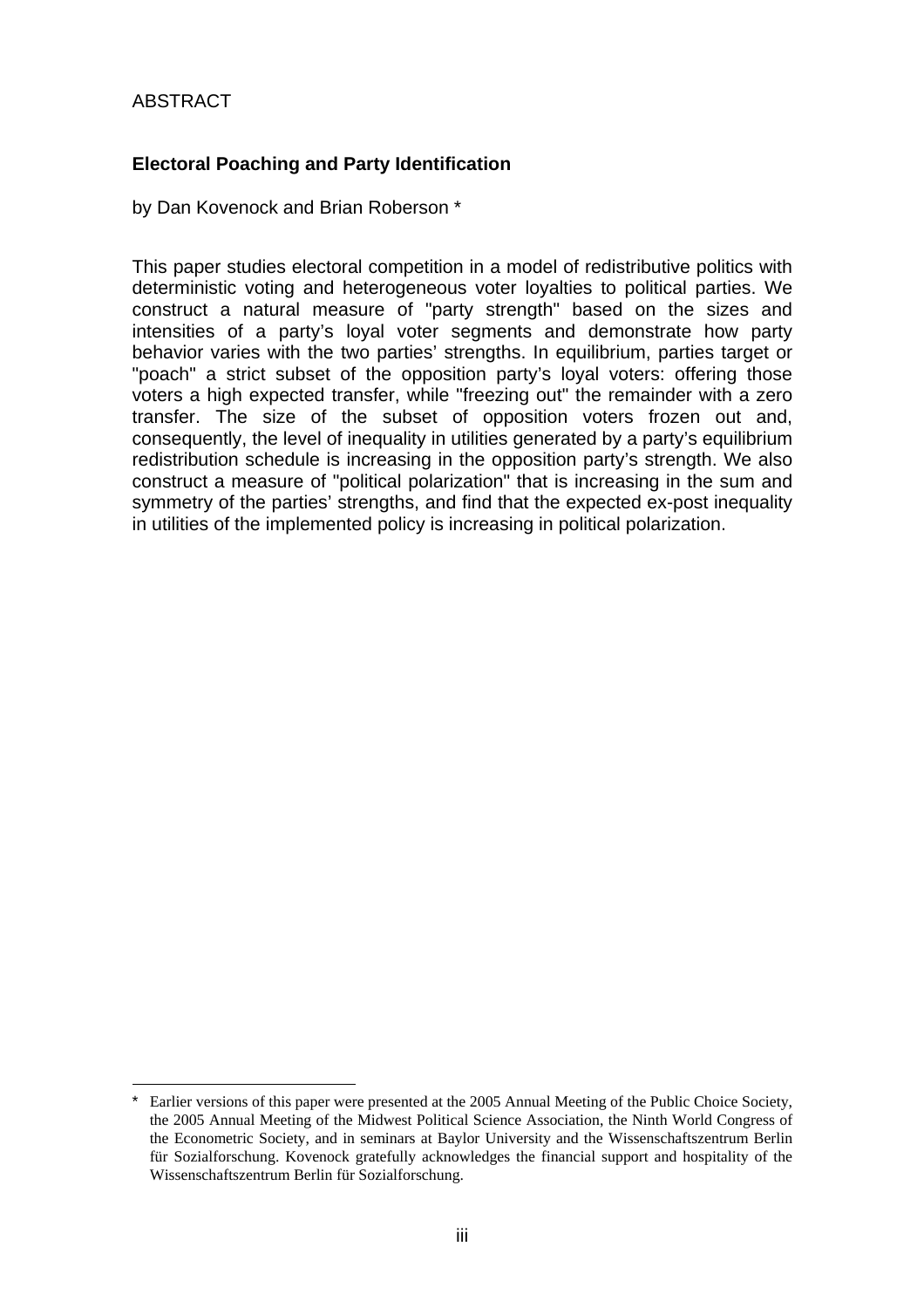#### ZUSAMMENFASSUNG

## **Parteienzugehörigkeit und Wilderei beim Wahlgegner**

In dieser Studie wird der Wahlkampf in einem Modellrahmen mit umverteilender Politik untersucht. Dabei gehen wir von den Annahmen deterministischen Wahlverhaltens und heterogenen Wählerbindung an die politischen Parteien aus. Wir generieren eine natürliche Messgröße für die Stärke einer Partei. Sie beruht auf der Größe und Intensität der parteiloyalen Wählersegmente und zeigt wie sich das Verhalten der Parteien verändert in Abhängigkeit von der Stärke der beiden Parteien. Im Gleichgewicht versuchen die Parteien einen Teil der loyalen Wählerschaft der Gegenpartei mit dem Versprechen hoher Transferzahlungen abzuwerben, während den restlichen Teilen der gegnerischen Wählerschaft "Null-Transfers" in Aussicht gestellt werden. Die Anzahl dieser letzteren Oppositionswähler, die keine Transferzahlungen erhalten werden, und das Niveau der Ungleichverteilung der Nutzen durch die im Gleichgewicht resultierende Umverteilung steigen in Abhängigkeit von der Stärke der Oppositionspartei. Des weiteren wird eine Messgröße der politischen Polarisierung konstruiert, das mit der Summe und Symmetrie der Parteienstärke steigt. Als Ergebnis lässt sich feststellen, dass das erwartete ex-post Ungleichgewicht des Nutzens der implementierten Politik ansteigt, je stärker die politische Polarisierung ist.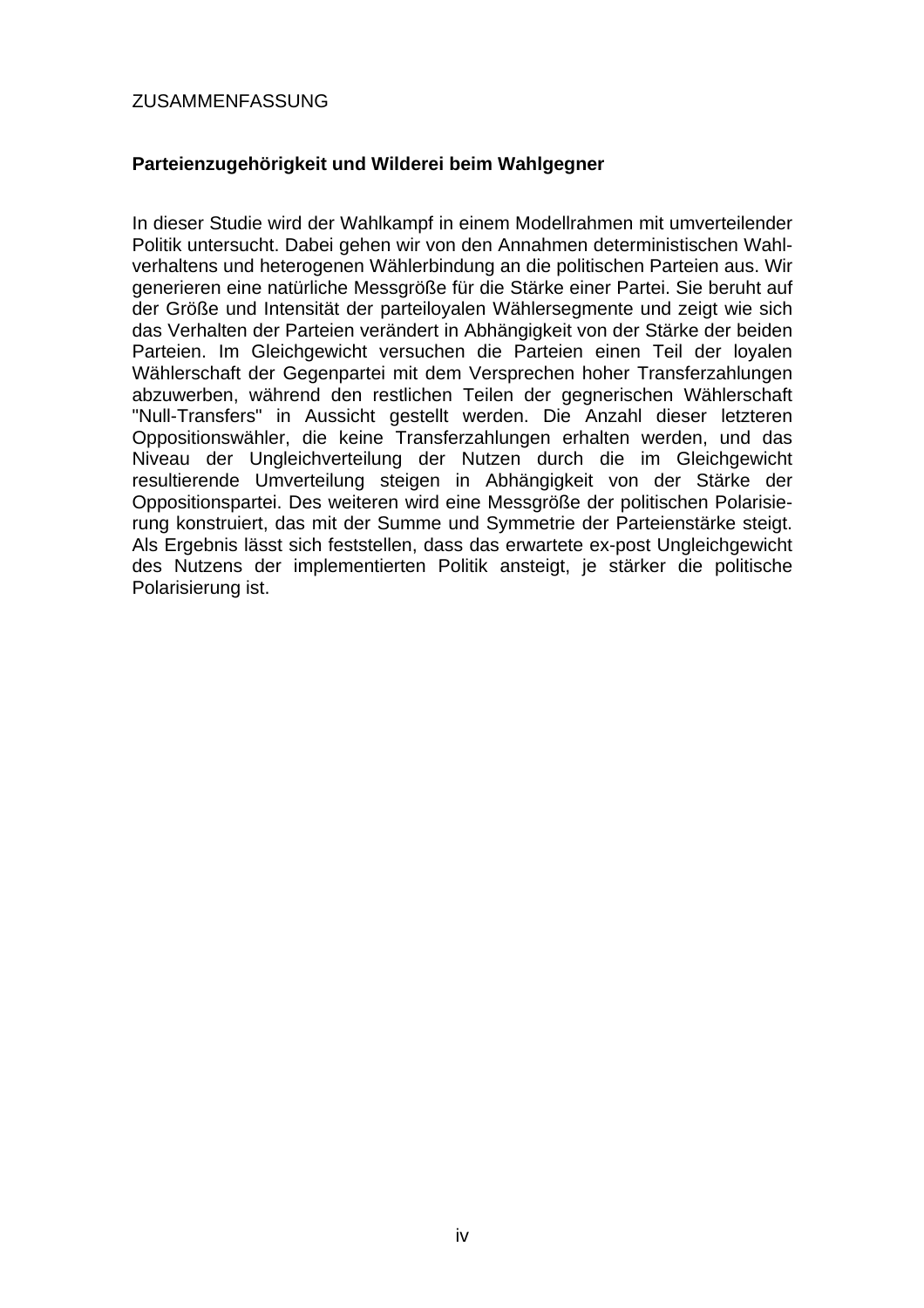#### 1 Introduction

In the model of redistributive politics, political parties compete for representation in a legislature by simultaneously announcing binding commitments as to how they will allocate a budget across voters. Each voter votes for the party offering the highest level of utility, and each party's payoff is its representation in the legislature, which under proportional representation is equal to the fraction of votes received by that party. Originally formulated by Myerson (1993), the model has served as a fundamental tool in the analysis of electoral competition. In recent years, the model has attracted renewed interest through its application to the study of the inequality created by political competition (Laslier  $(2002)$ , Laslier and Picard  $(2002)$ ), incentives for generating budget deficits (Lizzeri (2002)), inefficiency of public good provision (Lizzeri and Persico (2001,2002)), and campaign spending regulation (Sahuguet and Persico  $(2006)$ ).

This paper extends the model of redistributive politics to allow for heterogeneous voter loyalties to political parties and shows that this has important implications for the nature of redistributive competition. Voters are distinguished by the party with which they identify, if any, and the intensity of their attachment, or "loyalty," to that party. We assume that parties are able to perfectly discriminate across voters by their party affiliation and the intensity of their attachment (including the set of "swing voters" who have no attachment to either party). Parties compete by simultaneously announcing offer distributions to each of the identified voter segments. When integrated over all segments, each party's offer distributions must satisfy a common aggregate budget constraint.<sup>1</sup> As in Myerson, each voter is assumed to vote (sincerely) for the party that offers the higher level of utility which, in our model, reflects both the transfer offered and the voter's loyalty.

We completely characterize the unique Nash equilibrium of this model and, explore its  $1<sup>1</sup>$ As in Myerson (1993) each offer distribution is a probability distribution over the nonnegative real numbers with the measure over each interval interpreted as the fraction of the particular loyal voter segment for whom the party's transfer has value in that interval. Since we assume a continuum of voters in each segment and offers that are independent across voters (each voter takes an independent draw from the offer distribution) we may appeal to Judd (1985) in assuming that the aggregate budget constraint holds with probability one and not just in expectation.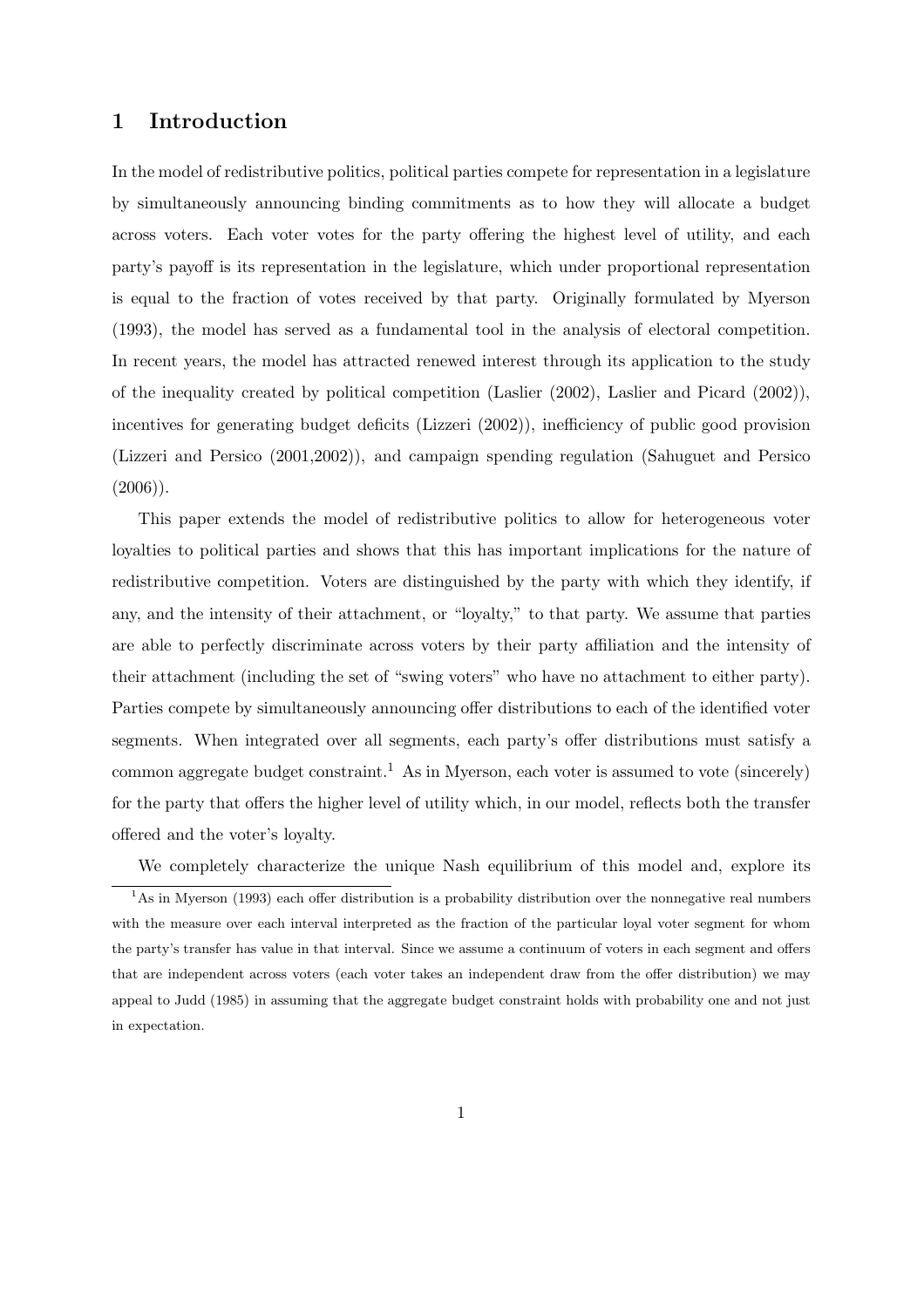qualitative nature.<sup>2</sup> In equilibrium, within any given voter segment, the expected transfers from the two parties' offer distributions are identical. However, we find that voters pay a price for being loyal to a party. For a given distribution of voters' attachments to political parties, the expected transfer that voters receive is strictly decreasing in the voters' intensity of attachment (regardless of party affiliation). This monotonicity of transfers also translates into a monotonicity of utility. Although the expected utility provided by a party's redistribution schedule is identical for all of its loyal voter segments and equal to the expected utility that the swing voters receive from each party's redistribution schedule, the expected utility that a party's loyal voters receive from the opposition party's redistribution schedule is decreasing in the voters' level of attachment.

Moreover, we find that the parties have an incentive to target or "poach" a subset of the opposition party's loyal voters, in an effort to induce those voters to vote against their party. By "poaching" we mean a strategy of targeting each segment of the opposition party's loyal voters with a redistribution schedule that "freezes out" a portion of the segment with a zero transfer, but gives the remaining voters in the segment non-zero transfers which are higher in expectation than the opposition party's offers to the same segment. This captures the notion that a party may try to selectively induce a strict subset of the opposition's loyal voters to defect by offering them a higher transfer.

To facilitate our analysis we also construct a natural measure of "party strength" based on both the sizes and intensities of a party's loyal voter segments and show how party behavior varies with the two parties' strengths. We demonstrate that each party's vote share is increasing (decreasing) in its own (opponent's) party strength. We also find that as the opposition party's strength increases, a party's equilibrium redistribution schedule freezes out a larger set of the opposition's loyal voters and gives a higher expected transfer to those not frozen out. The party's own loyal voter segments also receive a higher expected transfer. Although it is not obvious from these effects, the level of inequality in utilities (as measured by the Gini-coefficient) from a party's equilibrium redistribution schedule is also increasing in the opposition party's strength.

As is common in models of electoral competition, the policy implemented by the legislature is assumed to be a probabilistic compromise of the parties' equilibrium redistribution schedules.<sup>3</sup>

<sup>&</sup>lt;sup>2</sup>As formulated, our game is constant sum, so the parties' equilibrium strategies are maximin strategies.

<sup>&</sup>lt;sup>3</sup>If, alternatively, the policy implemented is that of the party receiving a majority (measure) of votes, our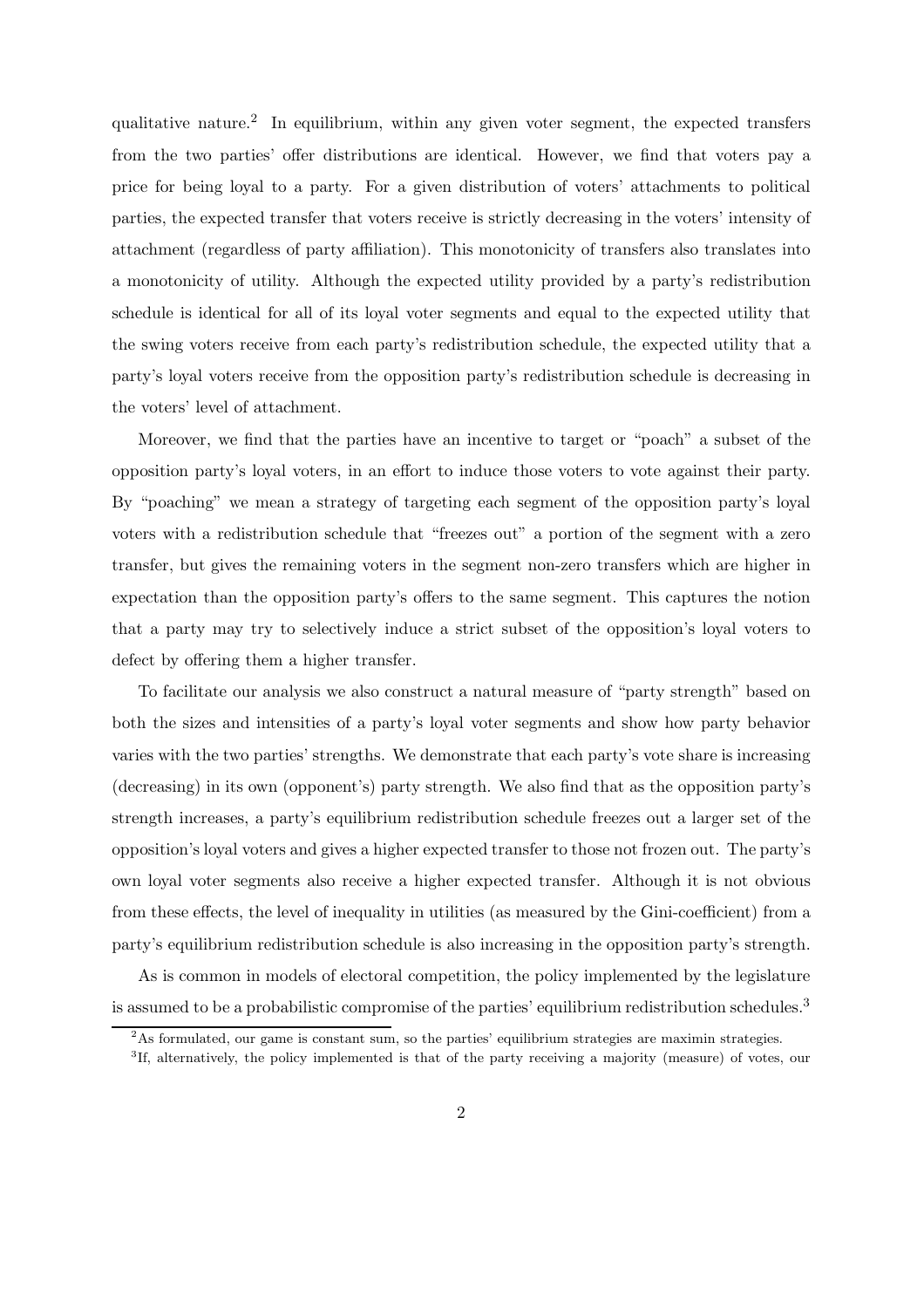The probability that a party's schedule is adopted is proportional to the size of its legislative contingent.<sup>4</sup> From the characterization of equilibrium described above, it immediately follows that for a given distribution of voters' attachments to the political parties, the equilibrium expected transfers and resulting expected utilities from the implemented policy are highest for swing voters and strictly decreasing in the intensity of attachment.<sup>5</sup> Moreover, defining the "level of partisanship" as the sum of the parties' strengths, we find that partisanship preserving transformations of the electorate that increase the strength of party  $i$  at the expense of party  $-i$  result in party i's loyal voters receiving higher expected utilities and party  $-i$ 's loyal voters receiving lower expected utilities from the implemented policy.

We also develop a measure of "political polarization" that is increasing in the sum and symmetry of the parties' strengths and show that the expected ex-post inequality in utilities (as measured by the expected Gini-coefficient) under the implemented policy is increasing in political polarization. In particular, partisanship preserving transformations of the electorate that decrease the difference in the parties' strengths increase the expected ex-post inequality in utilities of the implemented policy. Hence, for a given level of partisanship, the expected ex-post inequality in utilities is maximized when the parties are of equal strength. In addition, holding constant the difference in the parties' strengths, the expected ex-post inequality in utilities increases as the level of partisanship increases. That is, higher levels of partisanship and more symmetry in the parties' strengths generate inequality.

One related paper is Laslier (2002). Laslier (2002) examines the issue of tyranny of the majority<sup>6</sup> in a model of redistributive politics with a segmented homogeneous electorate and results demonstrate that the party with the greater "strength" implements its redistribution schedule with certainty.

 ${}^{6}$ Tocqueville describes tyranny of the majority as follows,

"For what is a majority taken collectively if not an individual with opinions and, more often than not, interests contrary to those of another individual known as the minority. Now, if you are willing to concede that a man to whom omnipotence has been granted can abuse it to the detriment of his adversaries, why will you not concede that the same may be true of a majority?" (pp. 288-289)

<sup>4</sup>This interpretation is due to Grossman and Helpman (1996). Probabilistic compromise can also be viewed as a system under which each party distributes a fraction of the budget, proportional to its representation in the legislature, according to its announced schedule. This approach is taken in Myerson (1993).

<sup>&</sup>lt;sup>5</sup>For expected transfers this result holds regardless of party affiliation; for expected utilities it holds within each party.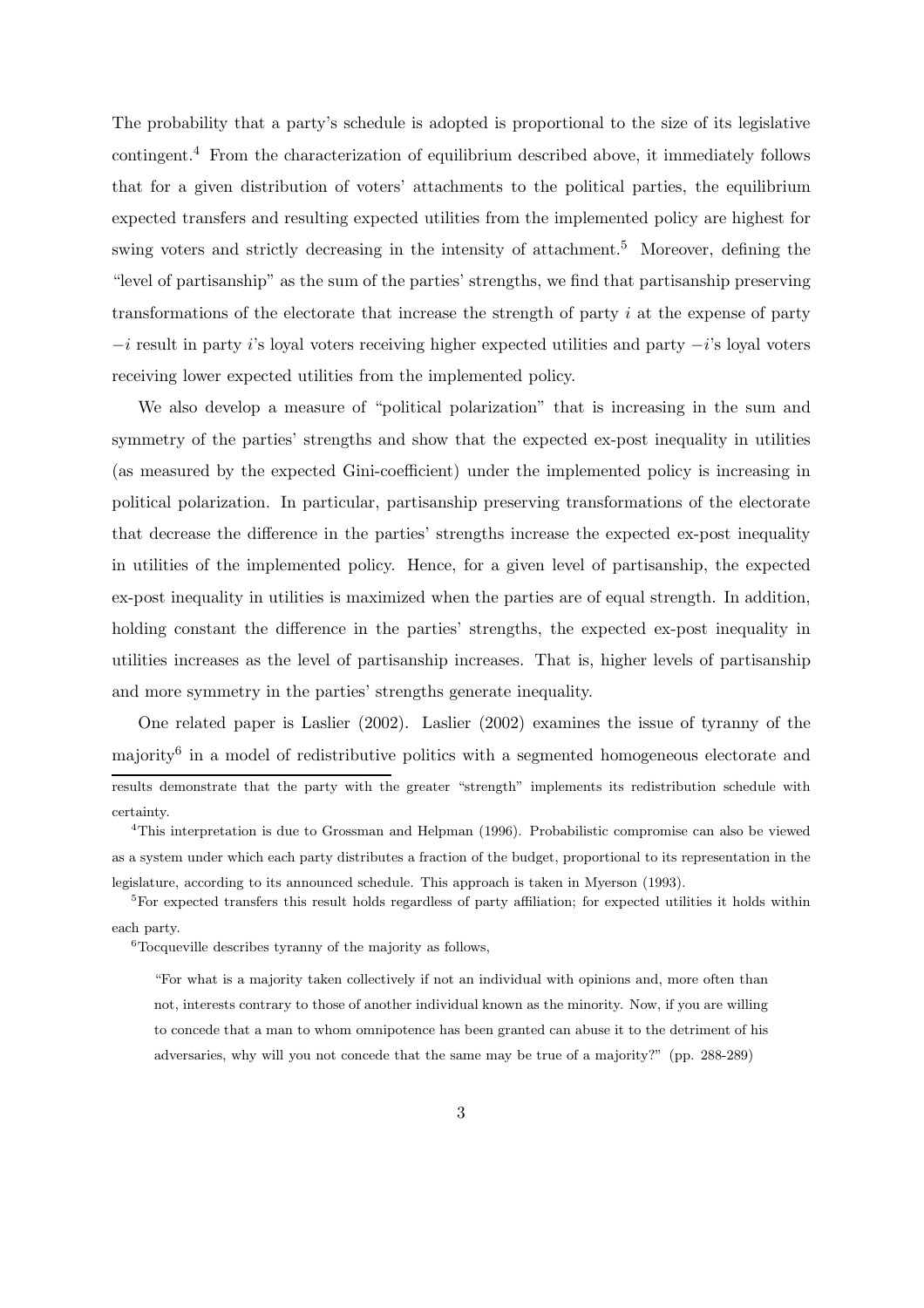intra-segment homogeneity in a party's offers. That is, within each voter segment, a party's offer distribution is assumed to be degenerate with all mass on the fixed offer for that segment (although offers may vary across segments). In this context, Laslier finds that there is no tyranny of the majority as long as there does not exist a segment that contains over half of the voters. However, if any segment contains over half of the voters, each party uses its entire budget on that segment, thereby freezing out the remaining voters.

Our model extends the Laslier model in two ways. First, we allow for a heterogeneous electorate, partitioned into distinct segments of homogeneous voters. Second, we allow for intra-segment heterogeneity in a party's offers, as represented by the (general, non-decreasing) segment specific offer distributions. Since our model assumes that the implemented policy is a probabilistic compromise of the parties' redistribution schedules, a natural analogue of "tyranny of the majority" is the degree to which the implemented policy tyrannizes a minority by driving them down to their reservation utility level. In our model this arises when the implemented policy freezes out voters by giving them an ex-post transfer of zero.<sup>7</sup> Indeed, under our assumption that the probability that a party's schedule is adopted is equal to the size of its vote share, the expected measure of the set of voters receiving a transfer of zero under the implemented policy is proportional to our measure of polarization. That is, polarization leads to tyranny.<sup>8</sup>

A related literature follows from Cox and McCubbins (1986), Lindbeck and Weibull (1987), and Dixit and Londregan (1995, 1996). Dixit and Londregan (1996, henceforth D-L) is perhaps

<sup>7</sup>An alternative interpretation of tyranny of the majority refers to an outcome in which a majority receives a higher utility than some designated minority. In the equilibrium in our model, the expected utility, conditional on receiving a positive transfer in the implemented policy, is identical for all voters. Hence, among voters not frozen out there is a form of (conditional) equal treatment. However, within each party, the greater a voter's intensity of attachment, the lower his expected utility from the implemented policy. This arises because parties never freeze out their own loyal voters and the probability that a party's offer distribution freezes out an opposition voter is increasing in that voter's attachment.

<sup>8</sup>This formulation of tyranny would not apply to Myerson's interpretation of probabilistic compromise as a system under which each party distributes a fraction of the budget, proportional to its representation in the legislature, according to its announced schedule. Under this interpretation, no voters would be frozen out ex post in the implemented policy. However, under the implemented policy the unequal treatment (in utilities) of the more loyal voter segments within each party would continue to hold.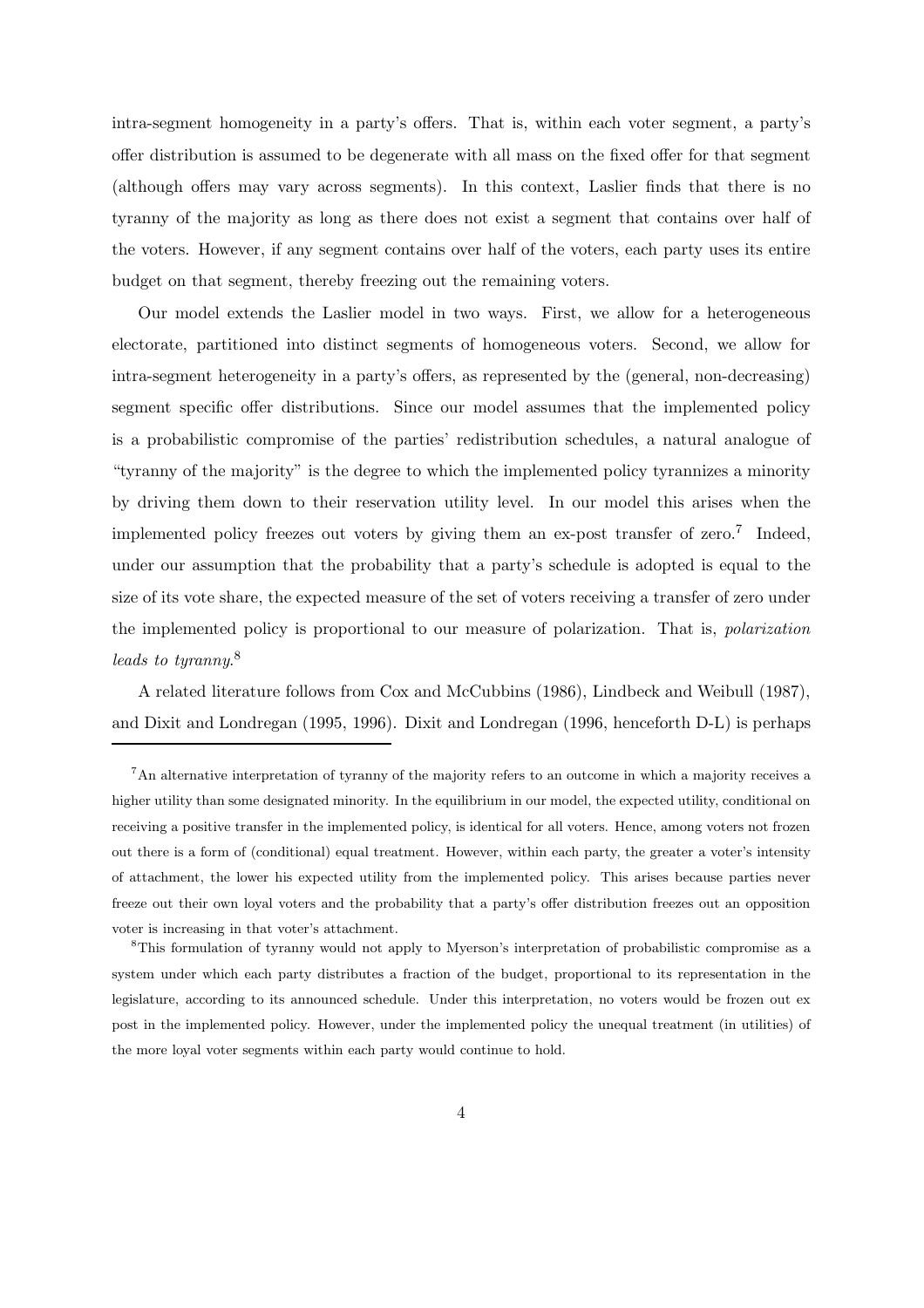closest to our paper in focus. Both papers assume voters derive utility from redistribution and party identification.<sup>9</sup> Both assume a heterogeneous electorate, partitioned into distinct voter segments. While D-L assume a non-degenerate distribution of voter attachments within each segment (represented by a segment-specific density), in our model voters within a given segment are homogeneous, so that parties are able to directly target voters by party affiliation and intensity of attachment. Moreover, like Laslier, D-L assume intra-segment homogeneity in a party's offers. That is, within each voter segment, a party's offer distribution is assumed to be degenerate with all mass on the fixed offer for that segment. This, together with intra-segment heterogeneity of voters, precludes the ability to directly target voters by intensity of attachment or party affiliation. That is, the D-L model examines a type of third-degree transfer discrimination. In contrast, our model allows for perfect discrimination by party affiliation and intensity of attachment. In addition, parties in our model may (anonymously) offer discriminate across the identical voters within the given segment by employing a (general, non-decreasing) segmentspecific offer distribution. Hence, our model features first-degree transfer discrimination.

In section 2 we present the model and characterize the unique Nash equilibrium of the game of redistributive politics with party identification. Section 3 explores the qualitative nature of the equilibrium and presents comparative statics results with respect to changes in measures of party strength, partisanship, and political polarization. Section 4 concludes.

 $9$ Formally, the D-L preference structure may be viewed as a reduced form for one in which voters' preferences over parties are represented by utilities that are additively separable in the two aggregate variables, party identification and the redistributive transfer. The former subutility, corresponding to party identification, is determined by the (fixed) ideological positions of the party. The difference in the subutilities generated by the two parties determines the intensity of attachment of the voter to one of the parties. Throughout much of the D-L analysis the subutility of the redistributive transfer is assumed to be isoelastic in the transfer. In contrast, our preference structure can be viewed as a reduced form for one in which voter utilities are multiplicatively separable in the same two aggregate variables, with the subutility of consumption also assumed to be isoelastic. Under these assumptions, all of our results on the properties of equilibrium transfers and vote shares, and in particular Theorem 1, hold. However, since the transformations of utility carried out to obtain our reduced form are generally not affine and vary across voter segments, some of our corollaries on the rankings of distributions of utility in the reduced form will generally fail to hold for other utilities representing the same ordinal voter preferences over the parties' offers.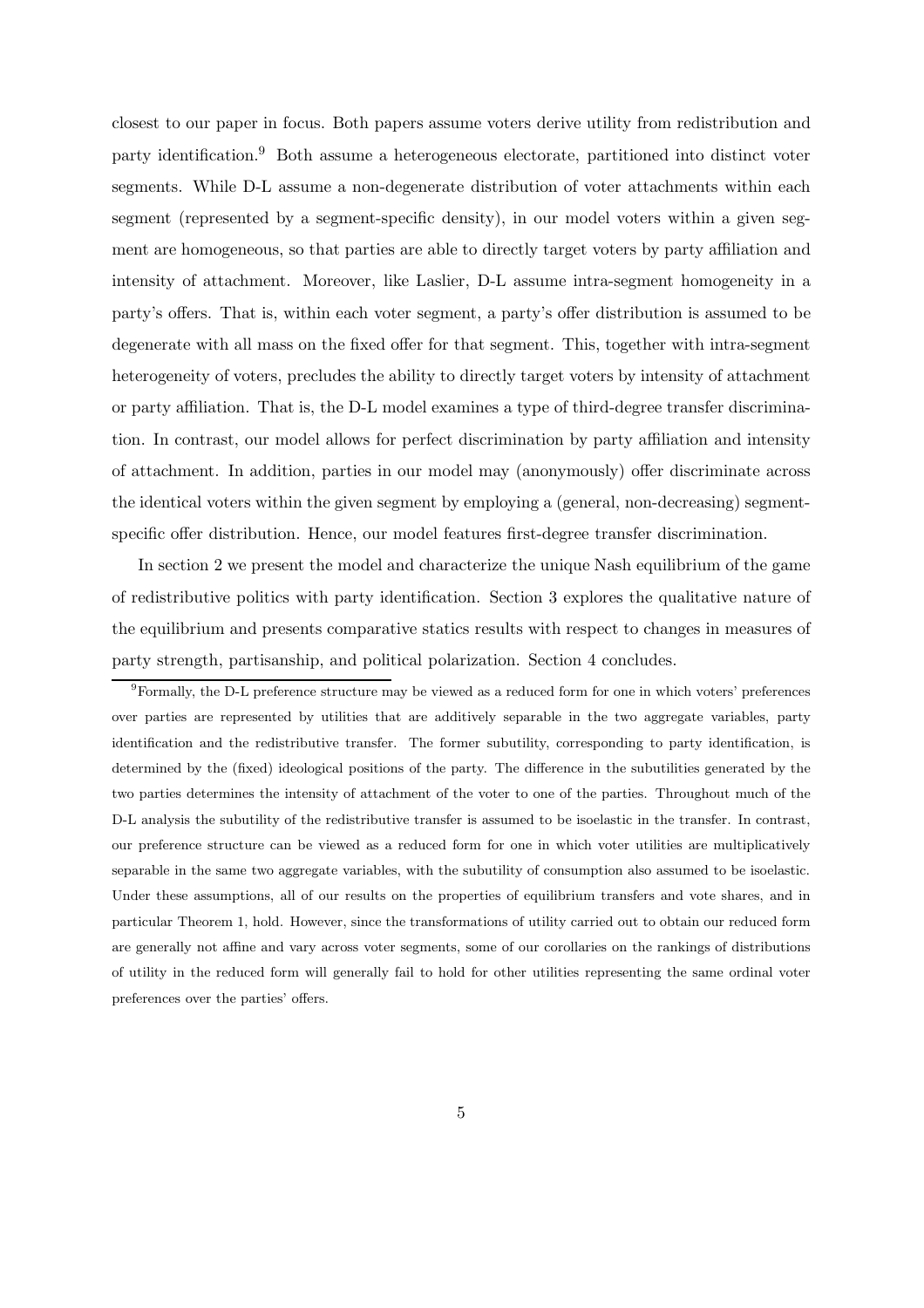#### 2 The Model

#### Political Parties and the Legislature

Our model extends Myerson's (1993) two-party model of redistributive competition by including heterogeneous voter loyalties to political parties. Two parties, A and B, make simultaneous offers to each of a continuum of voters of unit measure. Each voter votes for the party offering the higher level of utility, and each party's payoff is its representation in the legislature, which under proportional representation is equal to the fraction of votes received by that party. All offers must be nonnegative and each party has a budget of 1, which corresponds to 1 unit of a homogeneous good per voter. Parties are assumed to have complete information regarding the party preferences of all voters. While this is a stylized assumption, this is not an unreasonable benchmark given the high level of organization of modern political parties.<sup>10</sup>

As is commonly assumed in the literature on electoral competition, the legislature implements a policy that is a probabilistic compromise of the parties' redistribution schedules. The policy that the legislature implements is a random variable which takes on party  $A$ 's equilibrium redistribution schedule with probability equal to party A's equilibrium vote share and takes on party  $B$ 's equilibrium redistribution schedule with probability equal to party  $B$ 's equilibrium vote share.

**Definition D.1:** The *implemented policy* is a random variable that takes on party A's equilibrium redistribution schedule with probability equal to party A's vote share and party B's equilibrium redistribution schedule with probability equal to party B's equilibrium vote share.

#### Voters

Voters are distinguished by the party with which they identify, if any, and the intensity of their attachment to that party. In this paper, we consider only distributions of voters' attachments to the political parties with support on a finite set of intensities of attachment. Let  $\delta_i^j \in (0,1)$ represent the number of units of the homogeneous good that party i must offer a loyal voter in

 $10$ See for example Dretzin (2004), an episode of the PBS television series Frontline, which discusses the high level of information that national political parties have access to and use to target voters.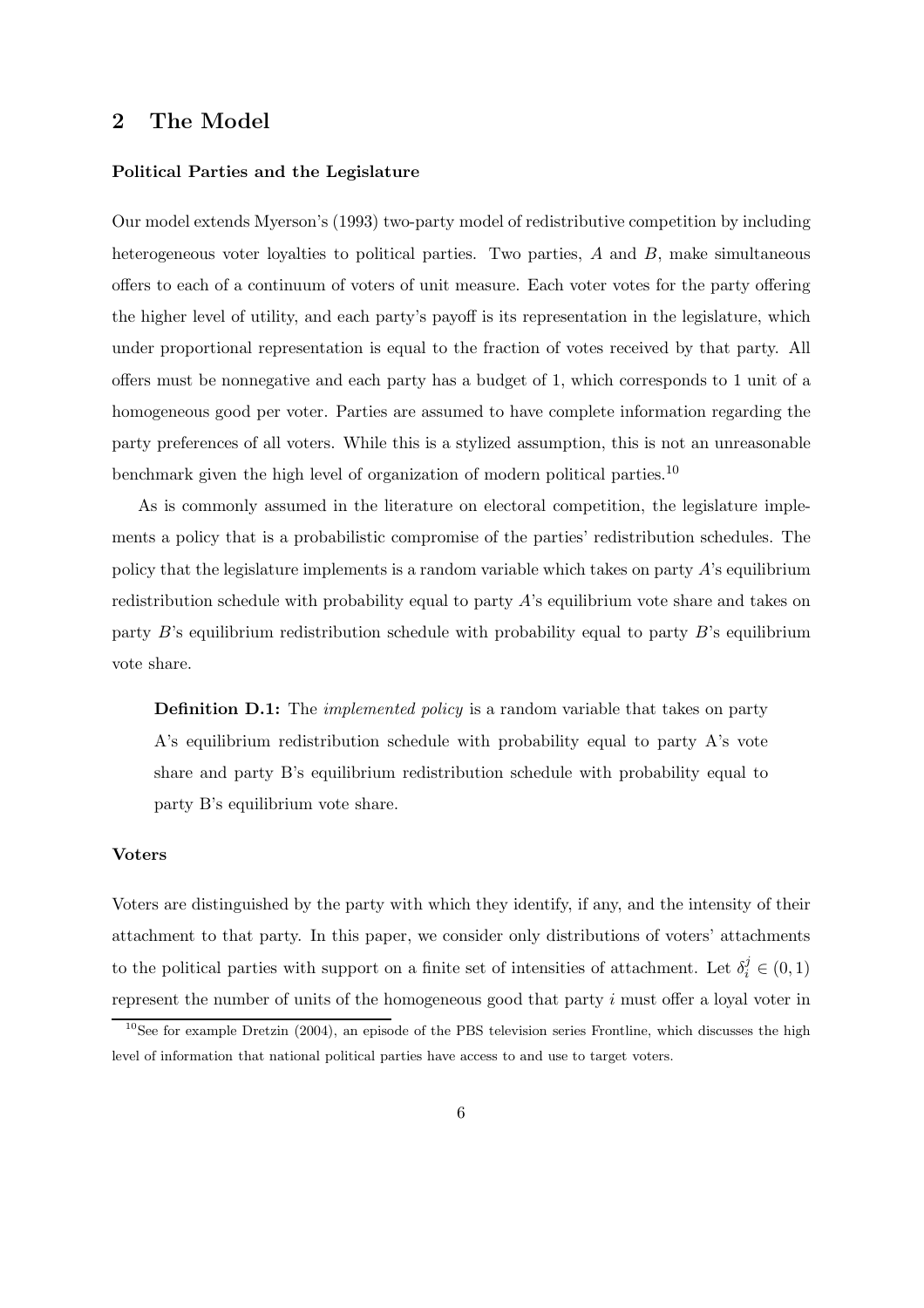its own loyal segment j in order to make that voter indifferent between the two parties when party  $-i$  offers one unit of the homogeneous good.<sup>11</sup> Thus, the utility that each loyal voter in party *i*'s segment *j* receives from an offer of  $x^A$  from party *A* is

$$
u_i^j\left(x^A\right) = \begin{cases} x^A & if \ i = B \\ \frac{x^A}{\delta_A^j} & if \ i = A \end{cases}.
$$

Define  $\mathfrak{a}_i^j = 1 - \delta_i^j$  $i<sub>i</sub>$  to be the intensity of attachment of party i's loyal voter segment j. Party A's loyal voters have a finite number,  $n_A$ , of different intensities of attachment. Let  $A$  be the set of all indices of intensity of attachment for voters loyal to party A. Each index of intensity  $j \in \mathcal{A}$ corresponds to a segment of voters with intensity of attachment  $\mathfrak{a}^j$  $_{A}^{j}$  and measure  $m_{j} > 0$ . The size of party A is denoted by  $M_A = \sum_{j \in A} m_j$ . Similarly, party B's loyal voters have a finite number,  $n_B$ , of different intensities of attachment. Let  $\beta$  be the set of all indices of intensity of attachment for voters loyal to party  $B$ , where  $A$  and  $B$  are disjoint sets. Each index of intensity  $k \in \mathcal{B}$  corresponds to a segment of voters with intensity of attachment  $\mathfrak{a}_B^k$  and measure  $m_k > 0$ . The size of party B is denoted by  $M_B = \sum_{k \in \mathcal{B}} m_k$ . There are also swing voters who do not identify with either party. Letting  $S$  be the index for no attachment to either party, the utility

 $11$ This type of effectiveness advantage originates, to the best of our knowledge, with Lein (1990) and is frequently used in the literature on unfair contests (see for instance: Clark and Riis (2000), Konrad (2002), and Sahuguet and Persico (2006)). As noted in footnote 9, the preferences over the two parties represented by this utility are identical to those arising in a model in which voters' preferences are represented by a multiplicatively separable utility function in two aggregate variables, party identification and the redistributive transfer, where the latter subutility is isoleastic in the transfer. In this case, suppose voter  $\nu$ 's utility when party A wins is  $[K_{\nu}\frac{(x^A)^{1-\epsilon}}{1-\epsilon}]$  $\frac{(A)^{1-\epsilon}}{1-\epsilon}$   $\Delta_{\nu}^{A}$  and when party B wins is  $\left[K_{\nu}\frac{(x^{B})^{1-\epsilon}}{1-\epsilon}\right]$  $\frac{B}{1-\epsilon}$ ] $\Delta^B_\nu$ , where  $K_\nu > 0$ ,  $0 < \epsilon < 1$ , and  $\Delta^A_\nu, \Delta^B_\nu > 0$ . If  $\Delta_{\nu}^{A} > \Delta_{\nu}^{B}$ , then the voter is loyal to party A. Multiplying utility by  $\frac{1-\epsilon}{K_{\nu}\Delta_{\nu}^{B}}$  and then raising it to the  $\left(\frac{1}{1-\epsilon}\right)$ th power yields the utility that we employ. Note that, under this transformation, voter  $\nu$  is in a segment j loyal to party A for which  $\delta_A^j = \left(\frac{\Delta_b^B}{\Delta_b^j}\right)^{\frac{1}{1-\epsilon}}$ . If for voter  $\nu$ ,  $\Delta_{\nu}^B > \Delta_{\nu}^A$ , an analogous transformation would show that voter  $\nu$  is in a segment j loyal to party B for which  $\delta_B^j = \left(\frac{\Delta_A^A}{\Delta_B^B}\right)^{\frac{1}{1-\epsilon}}$ .

The fact that both of these utility functions represent the same preference over the two parties is sufficient to guarantee that all of our results on the nature of equilibrium transfers and vote shares, including Theorem 1, also hold for this multiplicatively separable utility function, as long as the set of  $\Delta^A_\nu$  and  $\Delta^B_\nu$  generate a finite number of equivalence classes corresponding to  $\delta_A^j$  and  $\delta_B^j$ . Of course, our corollaries on the rankings of distributions of utility will generally fail to hold, since the transformations of utility carried out above generally are both not affine and vary across voter segments (even if we took them to be identical within a specific voter segment).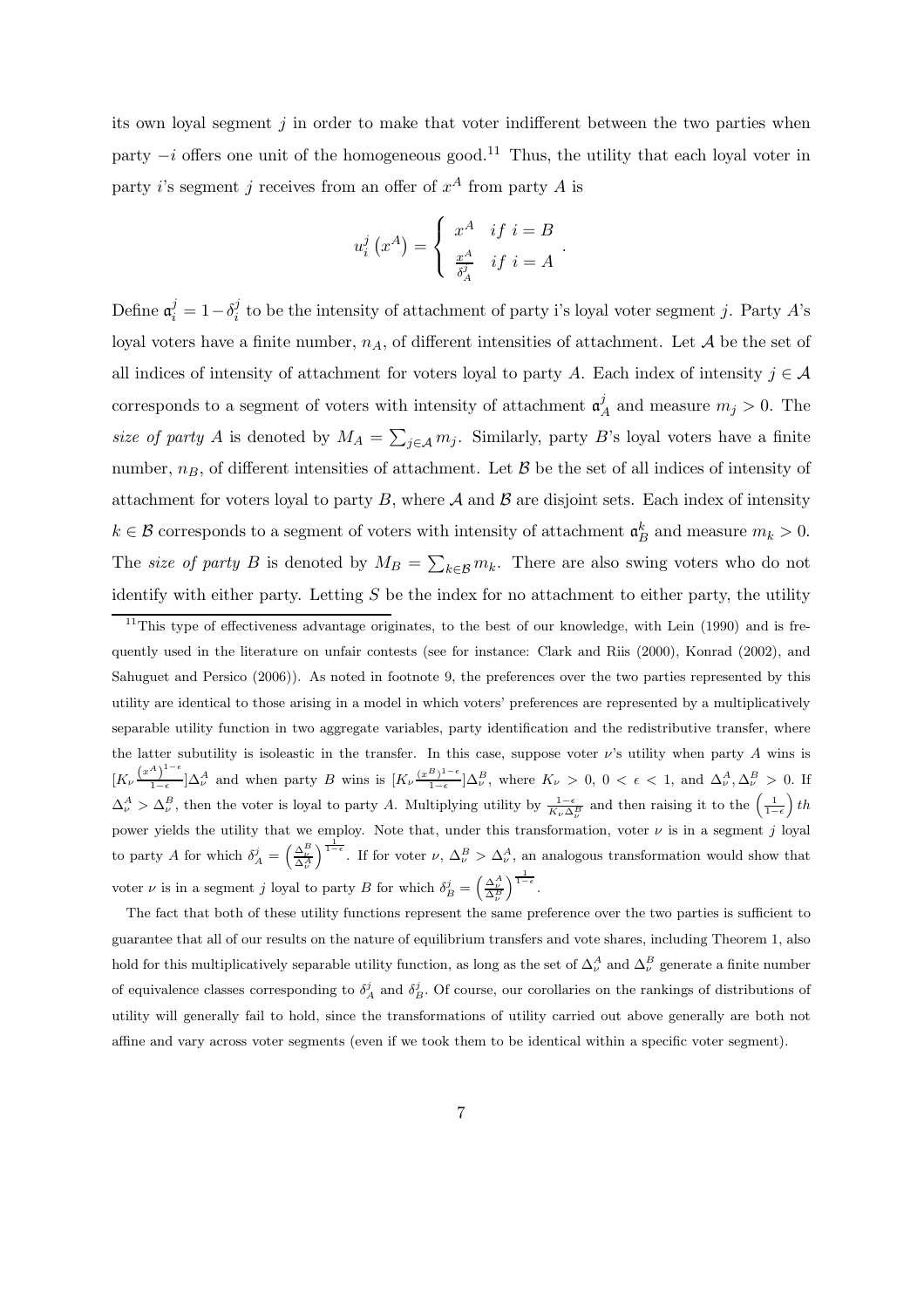that each swing voter receives from an offer of  $x^j$  from party j is

$$
u_S(x^j) = x^j \quad for \ j = A, B \ .
$$

The measure of swing voters is  $m<sub>S</sub> \equiv 1 - M<sub>A</sub> - M<sub>B</sub> \ge 0$ . To summarize  $\left\{\right\}_{m_j,\mathfrak{a}^j_{\scriptscriptstyle\neq}}$  $\left\{ \begin{array}{c} j \\ A \end{array} \right\}$  $\left\{m_k, \mathfrak{a}_B^k\right\}_{k\in\mathcal{B}}$  is a feasible distribution of voters' attachments to the political parties if  $n_A$  and  $n_B$  are finite,  $M_A + M_B \le 1$ , and  $m_j > 0$  for all  $j \in A \cup B$ . An example distribution of voters' attachments to the political parties is shown graphically in Figure 1.

[Insert Figure 1 here]

Each voter votes for the party that provides them the higher utility. Thus each swing voter votes for the party that makes them the higher transfer, while each loyal voter requires a proportionally higher transfer from the rival party in order to induce him to cross over. Representation in the legislature is allocated proportionally. Thus, we normalize each party's representation in the legislature to be equal to the fraction of the votes received by that party.

One simple yet important summary statistic of a party's distribution of loyal voters is the sum across segments of each segment's intensity of attachment weighted by the measure of the set of voters in that segment.

**Definition D.2:** The strength of party A is denoted by  $\sigma_A \equiv \sum_{j \in A} m_j \mathfrak{a}_j^j$  $I_A^J$ . The strength of party B is denoted by  $\sigma_B \equiv \sum_{k \in \mathcal{B}} m_k \mathfrak{a}_{B}^k$ 

Several properties of this summary statistic should be noted. First, holding constant the size of each of a party's loyal segments, the party's strength is strictly increasing in the intensity of the attachment of any of these segments. Second, holding constant the intensity of attachment of each of its loyal segments, the party's strength is strictly increasing in the size of each of these segments. Finally, holding constant a party's size, the party's strength is strictly increasing as loyal voters shift from weaker intensities of attachment to stronger intensities of attachment.

Given the parties' strengths,  $\sigma_A$  and  $\sigma_B$ , it is useful to derive two simple measures for the distribution of voters' attachments to the political parties.

**Definition D.3:** The level of partisanship is the sum of the parties' strengths, which is denoted by  $\sigma \equiv \sigma_A + \sigma_B$ .

**Definition D.4:** The *effective strength of party i* is denoted by  $\hat{\sigma}_i \equiv \sigma_i - \sigma_{-i}$ .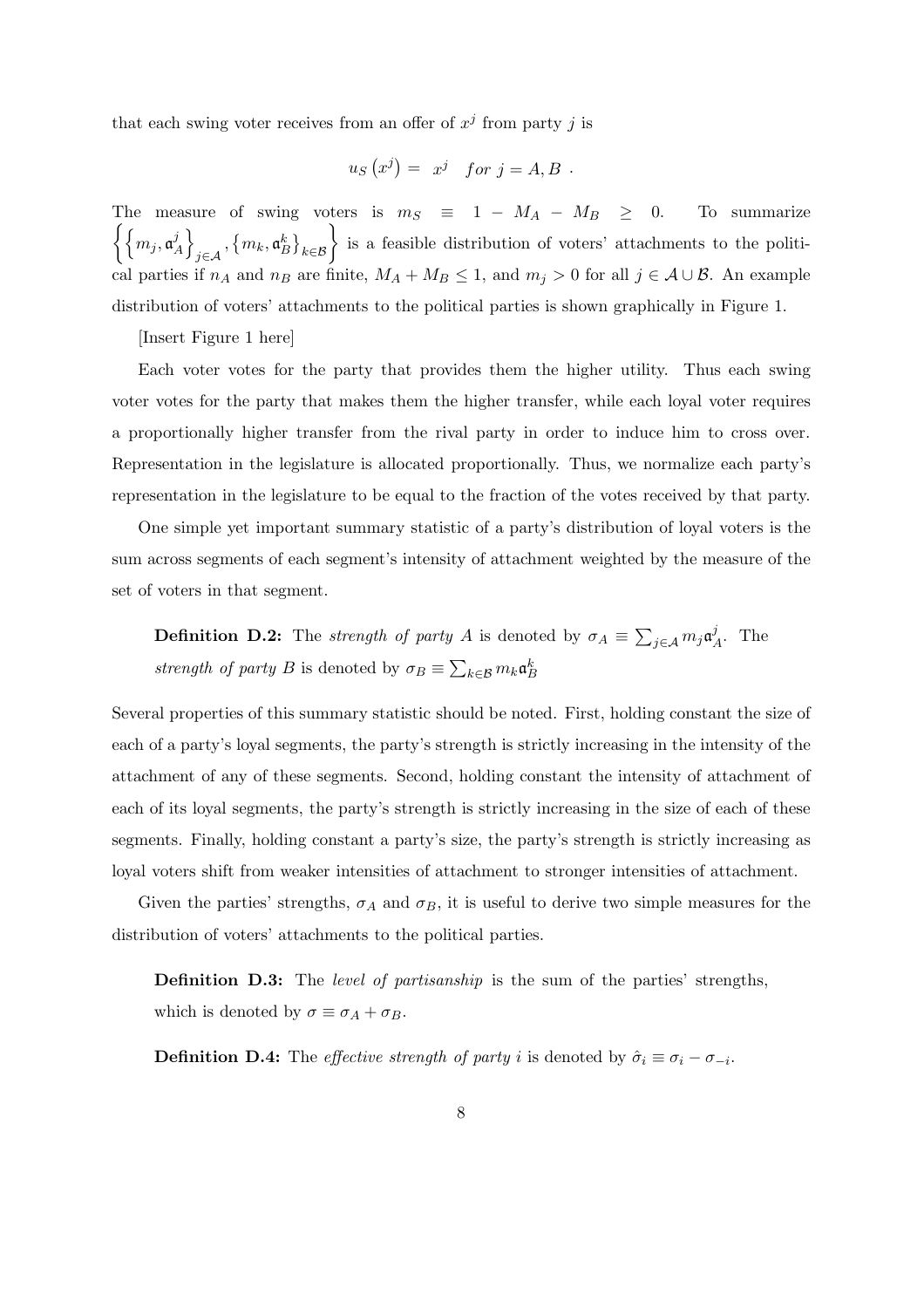The level of partisanship is the sum across the entire electorate of each segment's intensity of attachment, to either party, weighted by the measure of the set of voters in that segment. The properties of the level of partisanship are similar to those of the parties' strengths. Holding constant the size of each loyal segment, the level of partisanship is strictly increasing in the intensity of attachment of each segment. In addition, the level of partisanship is strictly increasing as loyal voters shift from weaker intensities of attachment to stronger intensities of attachment or as swing voters become affiliated with a political party. The effective strength of party i measures the asymmetry between party i and party  $-i$ . If the parties have symmetric strengths then each party has an effective strength of 0.

#### Redistributive Competition

A strategy, which we label a *redistributive schedule* (or *offer distribution*), for party  $i$  is a set of cumulative distribution functions,<sup>12</sup>  $\left\{F_i^j\right\}$  $\begin{bmatrix} j \\ i \end{bmatrix}$ j∈A∪S∪B , one distribution function for each segment  $j \in A$  of voters loyal to party A, the segment of swing voters S, and each segment  $k \in B$  of voters loyal to party B. As in Myerson (1993) each  $F_i^j$  $i^j$   $(x)$  denotes the fraction of voters in segment j whom party i will offer a transfer less than or equal to  $x$ . The only restrictions that are placed on the set of feasible strategies is that each offer must be nonnegative and the set of cumulative distribution functions must satisfy the budget constraint:

$$
\sum_{j \in \mathcal{A} \cup S \cup \mathcal{B}} m_j \int_0^\infty x dF_i^j \le 1. \tag{1}
$$

Redistributive competition is the one-shot game, which we label

$$
G\left(\left\{\left\{m_j,\mathfrak{a}_A^j\right\}_{j\in\mathcal{A}},\left\{m_k,\mathfrak{a}_B^k\right\}_{k\in\mathcal{B}}\right\}\right),\right.
$$

in which parties attempt to maximize their representation in the legislature by simultaneously announcing redistributive schedules, subject to a budget constraint.

#### Optimal Strategies

The following theorem characterizes the equilibrium of the redistributive competition game.

 $12$ In this case the focus is on the distributions within each segment (marginal distributions) rather than an n-variate joint distribution. As discussed in the appendix, an n-variate joint distribution is trivial to obtain and adds nothing to the problem analyzed here.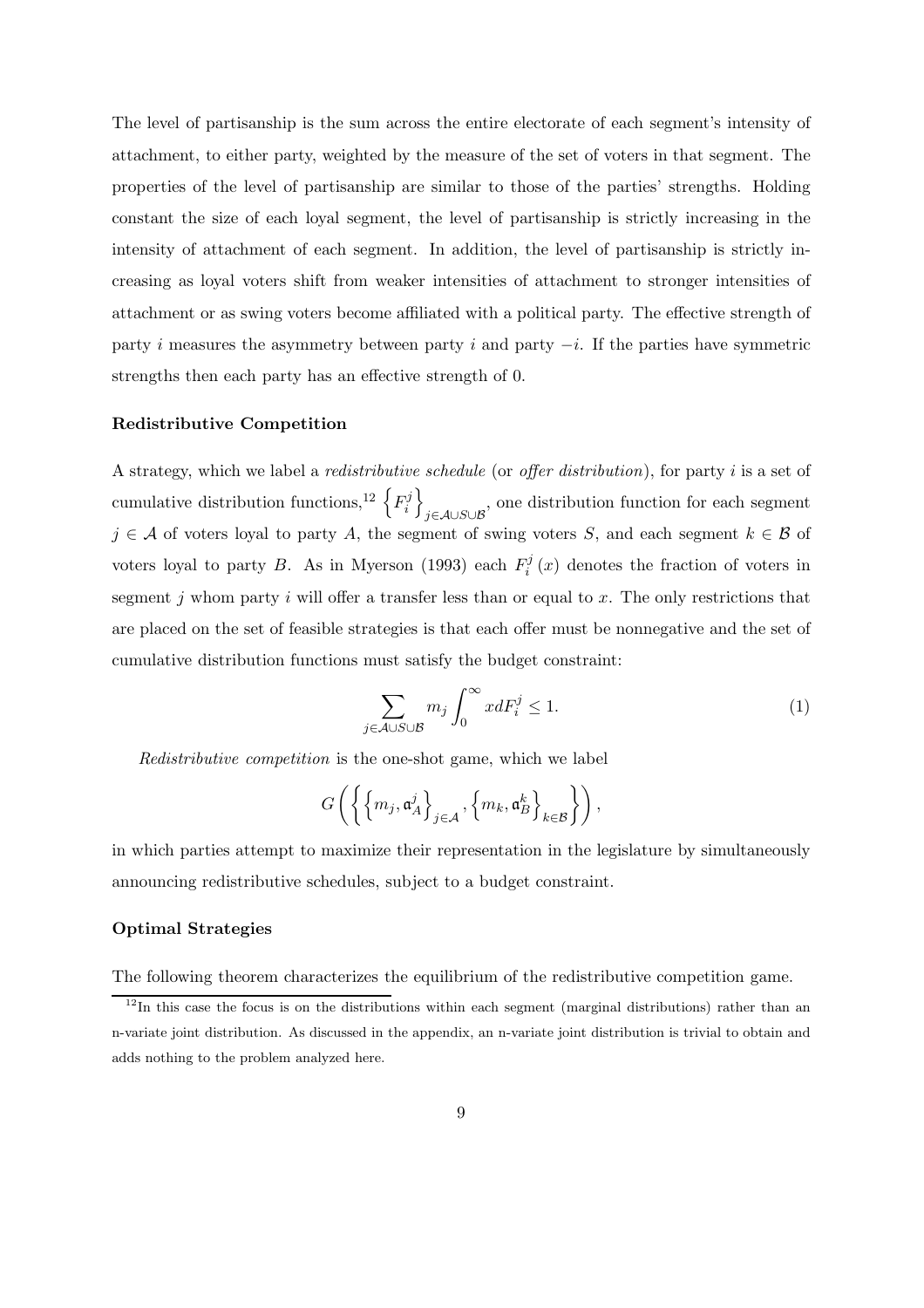Theorem 1: The unique Nash equilibrium of the redistributive competition game  $G\left(\left\{ \left\{ m_{j},\mathfrak{a}_{j}^{j}\right\} \right\} \right)$  $\left\{ \begin{array}{c} j \\ A \end{array} \right\}$  $\{m_k, \mathfrak{a}_B^k\}_{k\in\mathcal{B}}\}$  is for each party i to choose offers according to the following distributions. For party A

$$
\forall j \in \mathcal{A} \qquad F_A^j(x) = \frac{x}{z(1 - \mathfrak{a}_A^j)} \qquad x \in \left[0, z\left(1 - \mathfrak{a}_A^j\right)\right]
$$

$$
F_A^S(x) = \frac{x}{z} \qquad x \in \left[0, z\right]
$$

$$
\forall k \in \mathcal{B} \quad F_A^k(x) = \mathfrak{a}_B^k + \left(1 - \mathfrak{a}_B^k\right) \frac{x}{z} \qquad x \in \left[0, z\right].
$$

Similarly for party B

$$
\forall k \in \mathcal{B} \qquad F_B^k(x) = \frac{x}{z(1 - \mathfrak{a}_B^k)} \qquad x \in [0, z(1 - \mathfrak{a}_B^k)]
$$

$$
F_B^S(x) = \frac{x}{z} \qquad x \in [0, z]
$$

$$
\forall j \in \mathcal{A} \quad F_B^j(x) = \mathfrak{a}_A^j + (1 - \mathfrak{a}_A^j) \frac{x}{z} \qquad x \in [0, z],
$$

where  $z = \frac{2}{1-\sigma} = \frac{2}{1-\sigma_A-\sigma_B}$ . In equilibrium, party A's share of the vote is  $\frac{1+\hat{\sigma}_A}{2}$  $\frac{1+\sigma_A-\sigma_B}{2}$  and party B's share of the vote is  $\frac{1+\hat{\sigma}_B}{2} = \frac{1+\sigma_B-\sigma_A}{2}$ .

**Proof:** We begin by showing that this is an equilibrium. First, this is a feasible strategy since:

$$
\sum_{j \in \mathcal{A} \cup S \cup \mathcal{B}} m_j \int_0^\infty x dF_i^j = 1.
$$

Then given that party B is following the equilibrium strategy, the vote share  $\pi_A(\cdot)$ for party A, when it chooses to provide transfers according to an arbitrary strategy  $\left\{\bar{F}^j_A\right\}$ j∈A∪S∪B is:  $\pi_A\left(\left\{\bar{F}^j_A, F^j_B\right\}_{j\in\mathcal{A}\cup S\cup\mathcal{B}}\right)=\sum_{j\in\mathcal{A}}m_j\int_0^\infty F^j_E$ B  $\left( \frac{x}{x} \right)$  $1-\mathfrak{a}_A^j$  $\int d\bar{F}^{j}_{A}\left(x\right)$ 

$$
+m_S \int_0^\infty F_B^S(x) d\bar{F}_A^S(x)
$$
  
+ 
$$
\sum_{k \in \mathcal{B}} m_k \int_0^\infty F_B^k(x) \delta_B^k d\bar{F}_A^k(x).
$$

Since it is never a best response for party A to provide offers outside the support of party  $B$ 's offers, we have:

$$
\pi_A \left( \left\{ \bar{F}_A^j, F_B^j \right\}_{j \in \mathcal{A} \cup S \cup \mathcal{B}} \right) = \frac{1}{z} \sum_{j \in \mathcal{A}} m_j \int_0^{z \left(1 - \mathfrak{a}_A^j\right)} x d\bar{F}_A^j(x) \n+ \sum_{j \in \mathcal{A}} m_j \mathfrak{a}_A^j + \frac{m_S}{z} \int_0^z x d\bar{F}_A^S(x) \n+ \frac{1}{z} \sum_{k \in \mathcal{B}} m_k \int_0^z x d\bar{F}_A^k(x).
$$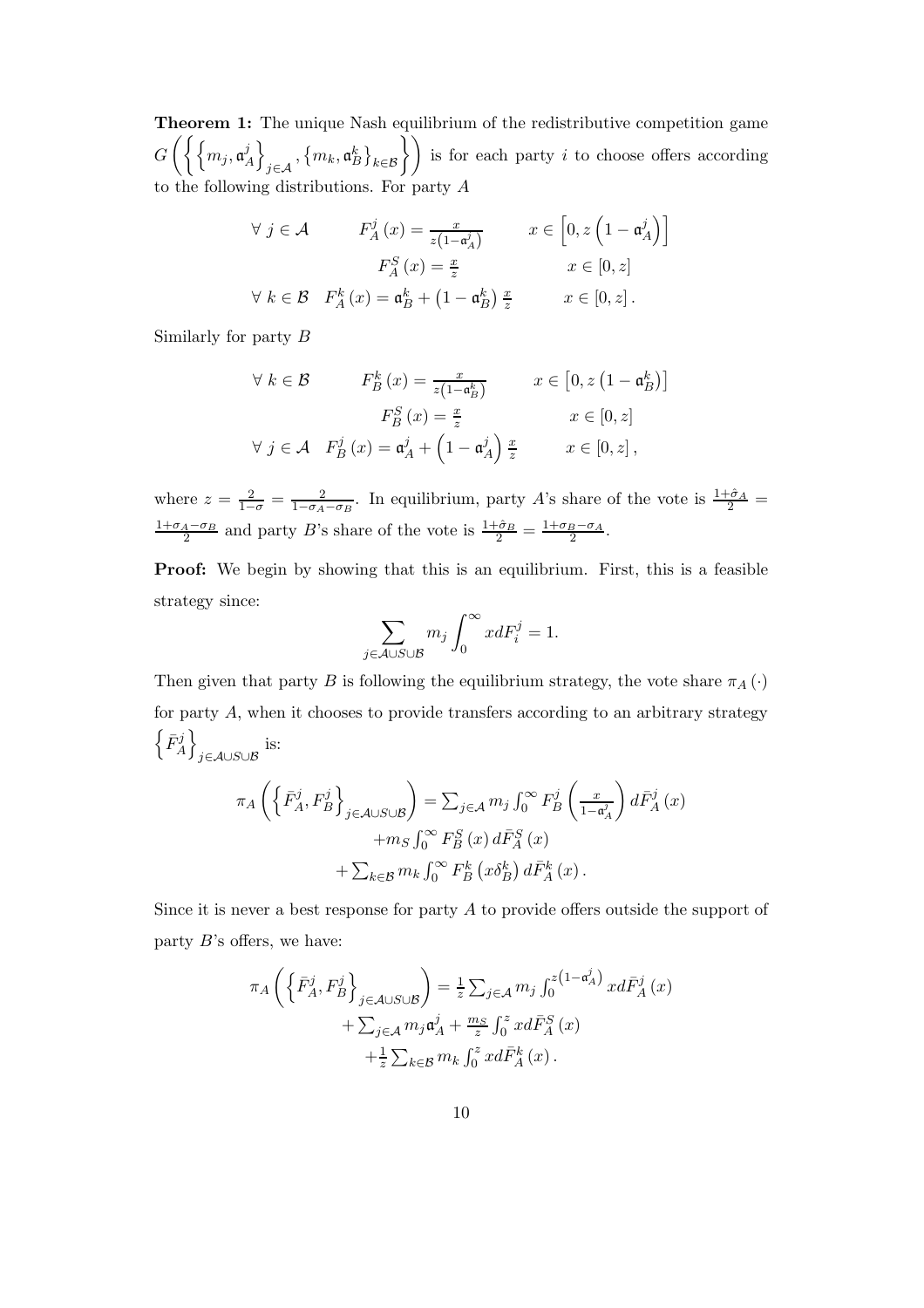But from the budget constraint given in equation (1) it follows that

$$
\pi_A \left( \left\{ \bar{F}_A^j, F_B^j \right\}_{j \in \mathcal{A} \cup S \cup \mathcal{B}} \right) \le \frac{1}{z} + \sum_{j \in \mathcal{A}} m_j \mathfrak{a}_A^j = \frac{1 + \sigma_A - \sigma_B}{2}
$$

which holds with equality if  $\left\{\bar{F}_A^j\right\}$ is the equilibrium strategy. Thus party  $j \in \mathcal{A} \cup S \cup \mathcal{B}$ A's vote share cannot be increased by deviating to another strategy. The argument for party  $B$  is symmetric.

In the appendix, the strategic equivalence between two-party games of redistributive politics with segmented voters and a unique set of appropriately chosen independent simultaneous two-bidder all-pay auctions is established. The proof of uniqueness then follows from the arguments appearing in Hillman and Riley (1989) and Baye, Kovenock and de Vries (1996). Q.E.D.

The following example illustrates the key features of Theorem 1.

Example: Assume that there are only two types of voters: voters loyal to party A and voters loyal to party B. Let  $m_A = \frac{1}{3}$  $\frac{1}{3}$ ,  $\mathfrak{a}_A = \frac{1}{2}$  $\frac{1}{2}$ ,  $m_B = \frac{2}{3}$  $\frac{2}{3}$ , and  $\mathfrak{a}_B = \frac{3}{4}$  $\frac{3}{4}$ . Party A's and party B's strengths are  $\sigma_A = \frac{1}{3} \left( \frac{1}{2} \right)$  $(\frac{1}{2}) = \frac{1}{6}$  and  $\sigma_B = \frac{2}{3} (\frac{3}{4})$  $(\frac{3}{4}) = \frac{1}{2}$ , respectively. Party A's and party B's equilibrium vote shares are  $\frac{1+\hat{\sigma}_A}{2} = \frac{1+\sigma_A-\sigma_B}{2} = \frac{1}{3}$  $\frac{1}{3}$  and  $\frac{1+\hat{\sigma}_B}{2} = \frac{1+\sigma_B-\sigma_A}{2} = \frac{2}{3}$  $\frac{2}{3}$ , respectively. The transfers and resulting utilities from the unique equilibrium redistribution schedules given by Theorem 1 are shown in Figure 2 below. As party  $-i$ 's loyal voters' intensity of attachment,  $a_{-i}$ , increases, party i freezes out a larger proportion of  $-i$ 's loyal voters with a zero transfer. This is represented graphically in Figure 2(a) and 2(b) as shift up of  $F_i^{-i}(0) = \mathfrak{a}_{-i}$ .

[Insert Figure 2 here]

Note that each party's equilibrium vote share is increasing (decreasing) in its own (opponent's) party strength. In fact, since our game is constant sum, equilibrium strategies are maximin strategies and, from Theorem 1, party i can guarantee itself a vote share  $\frac{1+\sigma_i-\sigma_{-i}}{2}$ . The effectively stronger party (in the sense made precise in D.4) guarantees itself a majority (measure) of the votes. If  $\sigma_i > \sigma_{-i}$ , this then identifies the winning party in the analogous game in which the objective is not to maximize vote share but to obtain a majority of the votes. In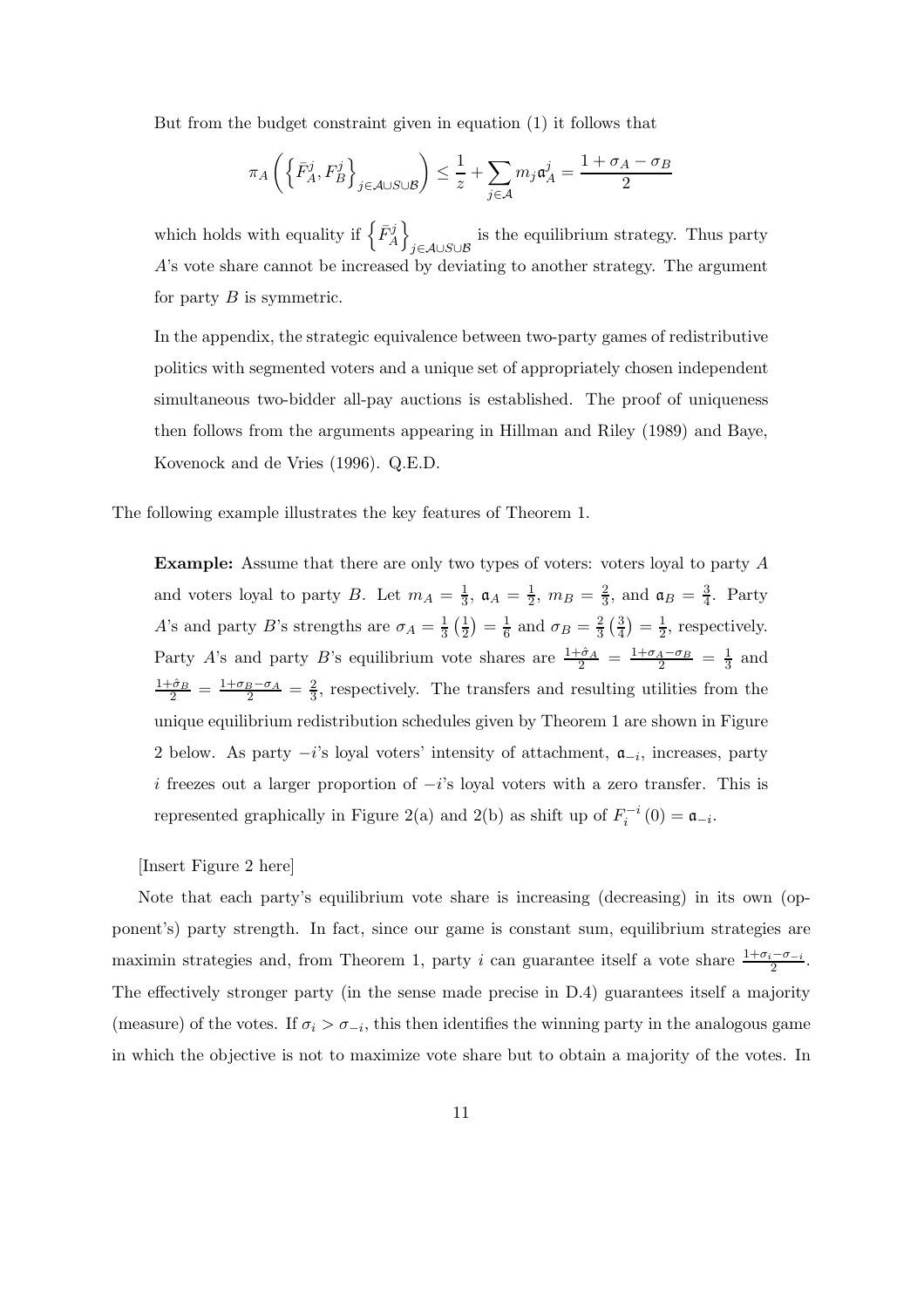this sense our results generalize the two-candidate results in Myerson (1993). Of course, there may be many strategies which assure a party a majority. The strategies specified in Theorem 1 are those that arise if each party attempts to maximize its vote share among all those strategies that guarantee its value in the analogous majority rule game.

Party identification also creates an incentive for parties to utilize a poaching strategy which freezes out a portion of the opposition's loyal voters with a zero transfer, but gives the remaining opposition voters non-zero transfers which are higher in expectation than the opposition party's offers. A similar poaching effect has been addressed in the industrial organization literature on brand loyalty and brand switching. For example, Fudenberg and Tirole  $(2000)^{13}$  examine a duopoly model of brand loyalty and brand switching where firms try to poach the competitor's loyal consumers. The electoral poaching examined here differs from Fudenberg and Tirole (2000) in that the focus is on redistribution rather than short-term versus long-term contracts.

#### 3 Transformations of the Electorate

We now apply Theorem 1 to explore the qualitative nature of the equilibrium and present comparative statics results with respect to changes in measures of party strength, partisanship, and political polarization. We begin with the nature of the equilibrium for a given distribution of voter attachments. In redistributive competition with heterogeneous voter loyalties, each party announces a distribution of offers for each segment of the electorate. In the discussion that follows we refer to the expectation of a party's equilibrium distribution of offers over a segment as that segment's equilibrium expected transfer from the party's redistribution schedule. A segment's equilibrium expected utility from the party's redistribution schedule is similarly defined, as are both the equilibrium expected transfer and utility from the implemented policy.

Despite the fact that from Theorem 1 the parties' equilibrium redistributive schedules differ in all segments of loyal voters, for each segment, the expected transfer from each party, and thus from the implemented policy, is the same. Furthermore, for a given distribution of voters' attachments to the political parties, the expected transfers are highest for the swing segment and are strictly decreasing in the intensity of attachment to a party. Thus, voters with the

 $13$ See also Lee (1997).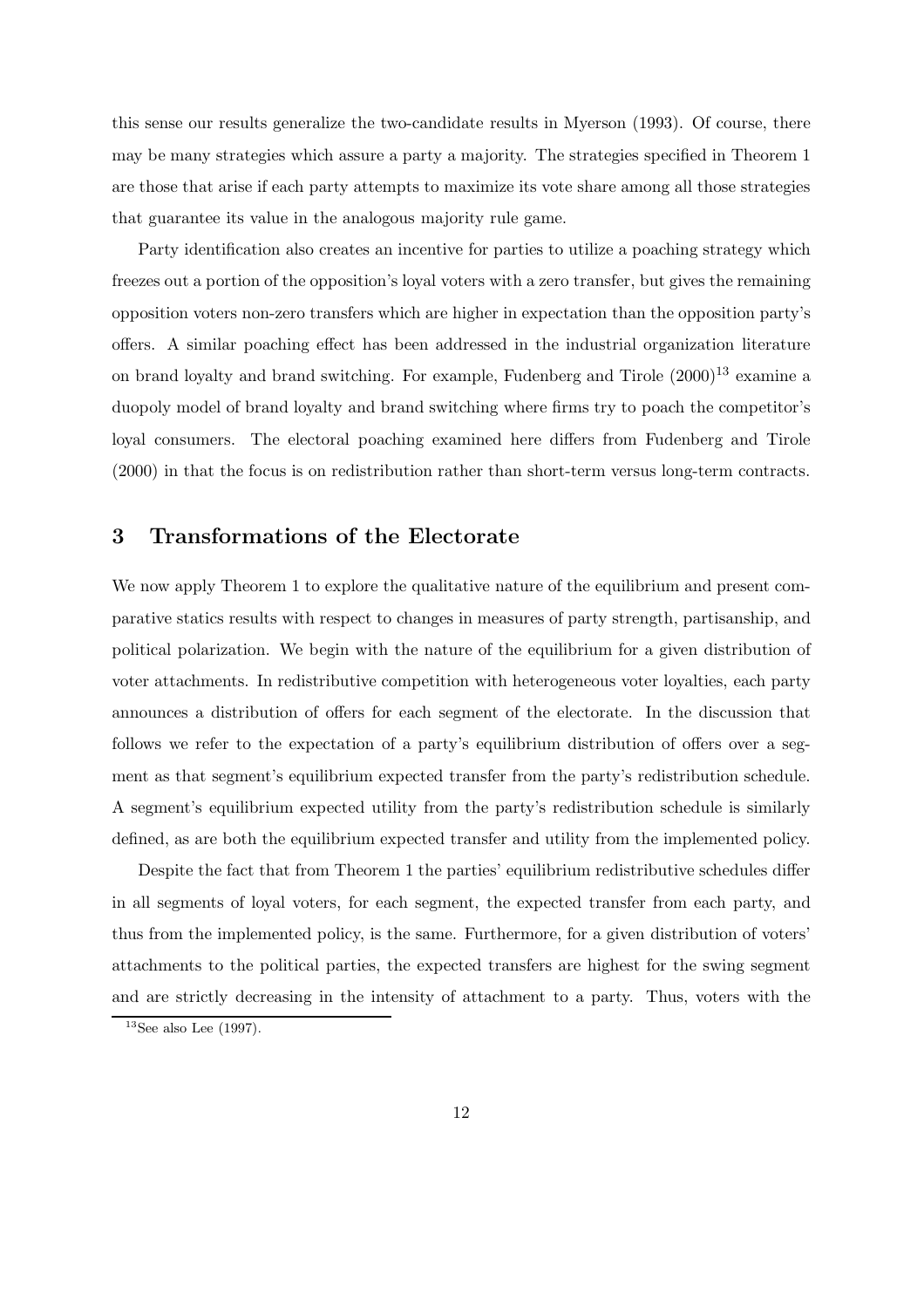highest intensity of attachment receive the lowest expected transfers and swing voters receive the highest expected transfers. However, the poaching strategies utilized by the parties freeze out a portion of the opposition party's loyal voters with a zero transfer, and offer the remaining portion of the opposition party's loyal voters non-zero transfers which are higher in expectation than the opposition party's transfers. For each segment, conditional on receiving a positive transfer from the opposition party the expected transfer from the opposition party is equal to the expected transfer of the swing segment.

Corollary 1: Within any given voter segment, the expected transfers from the two parties are identical. For a given distribution of voters' attachments to the political parties, the expected transfers are strictly decreasing in the intensity of attachment (regardless of party affiliation). Conditional on receiving a positive transfer from the opposition party, within each loyal voter segment the expected transfer from the opposition party is equal to that of the swing voter segment.

**Proof:** From Theorem 1 the swing voters equilibrium expected transfer from each party and from the implemented policy  $E^S(\cdot)$  is

$$
E^{S}\left(\left\{\left\{m_{j}, \mathfrak{a}_{A}^{j}\right\}_{j\in\mathcal{A}}, \left\{m_{k}, \mathfrak{a}_{B}^{k}\right\}_{k\in\mathcal{B}}\right\}\right) = \frac{1}{1-\sigma}.
$$

Similarly, for each segment  $j \in \mathcal{A}$  of party A's loyal voters the equilibrium expected transfer from each party and from the implemented policy  $E^j(\cdot)$  is

$$
E^j\left(\left\{\left\{m_j,\mathfrak{a}_A^j\right\}_{j\in\mathcal{A}},\left\{m_k,\mathfrak{a}_B^k\right\}_{k\in\mathcal{B}}\right\}\right)=\frac{1-\mathfrak{a}_A^j}{1-\sigma}
$$

.

.

Conditional on receiving a positive transfer from party B, for each segment  $j \in \mathcal{A}$ of party A's loyal voters the equilibrium expected transfer from party  $B E_{+}^{j}(\cdot)$  is

$$
E_{+}^{j}\left(\left\{\left\{m_{j}, \mathfrak{a}_{A}^{j}\right\}_{j \in \mathcal{A}}, \left\{m_{k}, \mathfrak{a}_{B}^{k}\right\}_{k \in \mathcal{B}}\right\}\right) = \frac{1}{1-\sigma}
$$

The argument for voters loyal to party B is symmetric. Q.E.D.

The swing voter segment is the most contested segment since neither party has an advantage, and, thus, the equilibrium transfers are the highest in this segment. The presence of voter loyalties to the political parties creates an incentive for the parties to target or poach a subset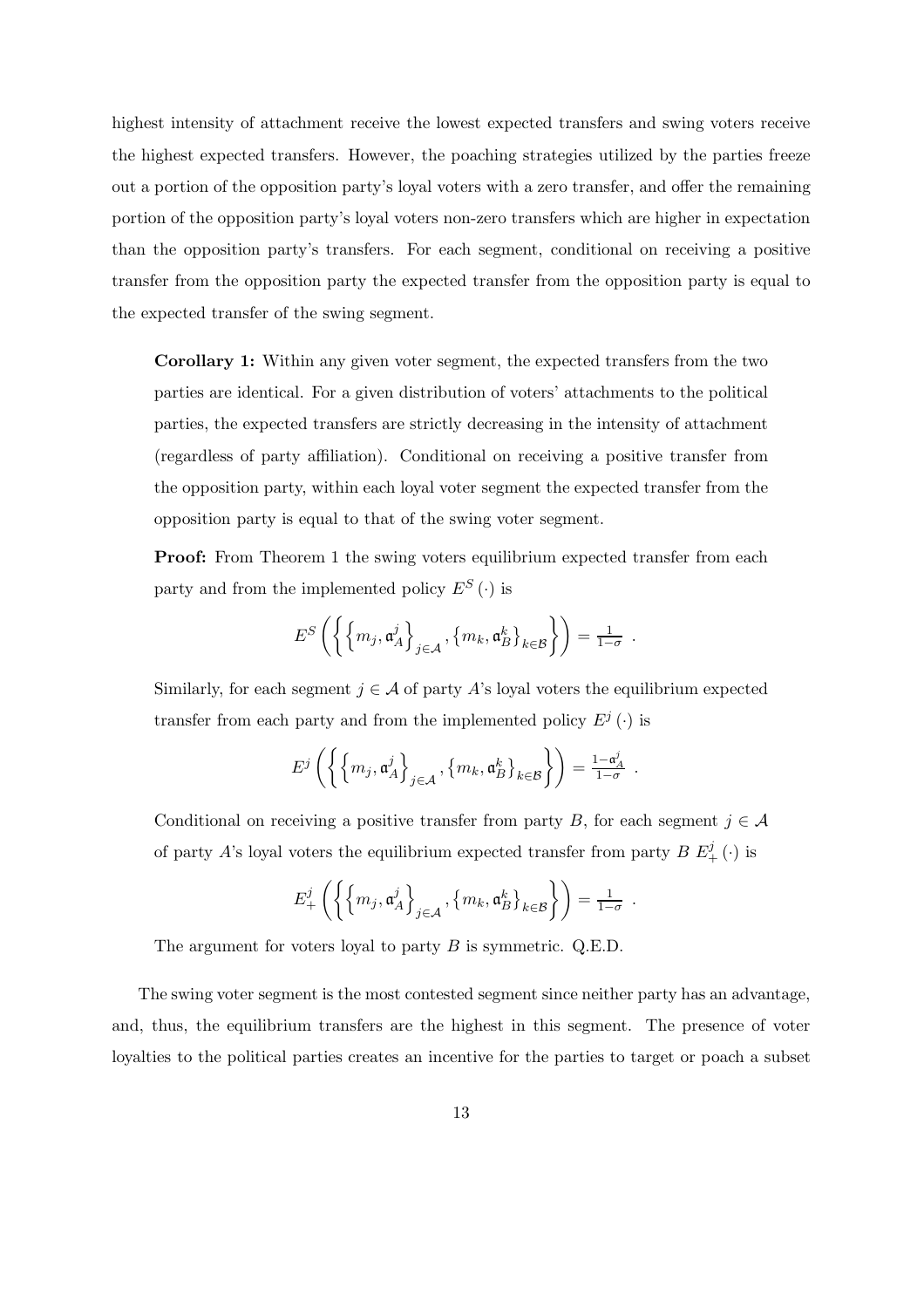of the opposition party's loyal voters. However, as a segment's intensity of attachment increases it becomes more difficult for the opposition party to induce a voter in that segment to vote against their party. Thus, the proportion of a segment's loyal voters that the opposition party targets with non-zero transfers is decreasing in the intensity of attachment. As the more attached segments are targeted less by the opposition, the affiliated party optimally diverts resources away from its most attached loyal voter segments to the other segments. This result is independent of the measures of the segments and the parties' strengths.

One difference between our results on expected transfers and the analysis of the resulting utilities is that for loyal voters the expected utilities from the affiliated party's redistribution schedule are higher than the unconditional expected utilities from the opposition party's redistribution schedule. In fact, the expected utility that each segment of loyal voters receives from the affiliated party's redistribution schedule is equal to the expected utility that the swing voters receive from either party's redistribution schedule. In addition, conditional on receiving a positive transfer, the expected utility that each subset of loyal voters receives from the opposition party's redistribution schedule is also equal to the expected utility that the swing voters receive. Thus, since the proportion of a segment's loyal voters that is targeted with non-zero transfers is decreasing in the intensity of attachment, the unconditional expected utility that each segment of loyal voters' receives from the opposition party's redistribution schedule is strictly decreasing in the intensity of attachment.

Corollary 2: For all loyal voter segments, the expected utility from the affiliated party's redistribution schedule and the expected utility conditional on receiving a positive transfer from the opposition party's redistribution schedule are identical and equal to the expected utility that the swing voters receive from either party's redistribution schedule. For a given distribution of voters' attachments to the political parties, loyal voters' unconditional expected utilities from the opposition party's redistribution schedule are strictly decreasing in the intensity of attachment.

**Proof:** We present the argument for party A's loyal segments. The argument for party B's segments is symmetric. From Theorem 1, for each segment  $j \in \mathcal{A}$ of party  $A$ 's loyal voters the equilibrium expected utility from party  $A$ , and the expected utility conditional on receiving a positive transfer from party  $B, EU_A^j(\cdot)$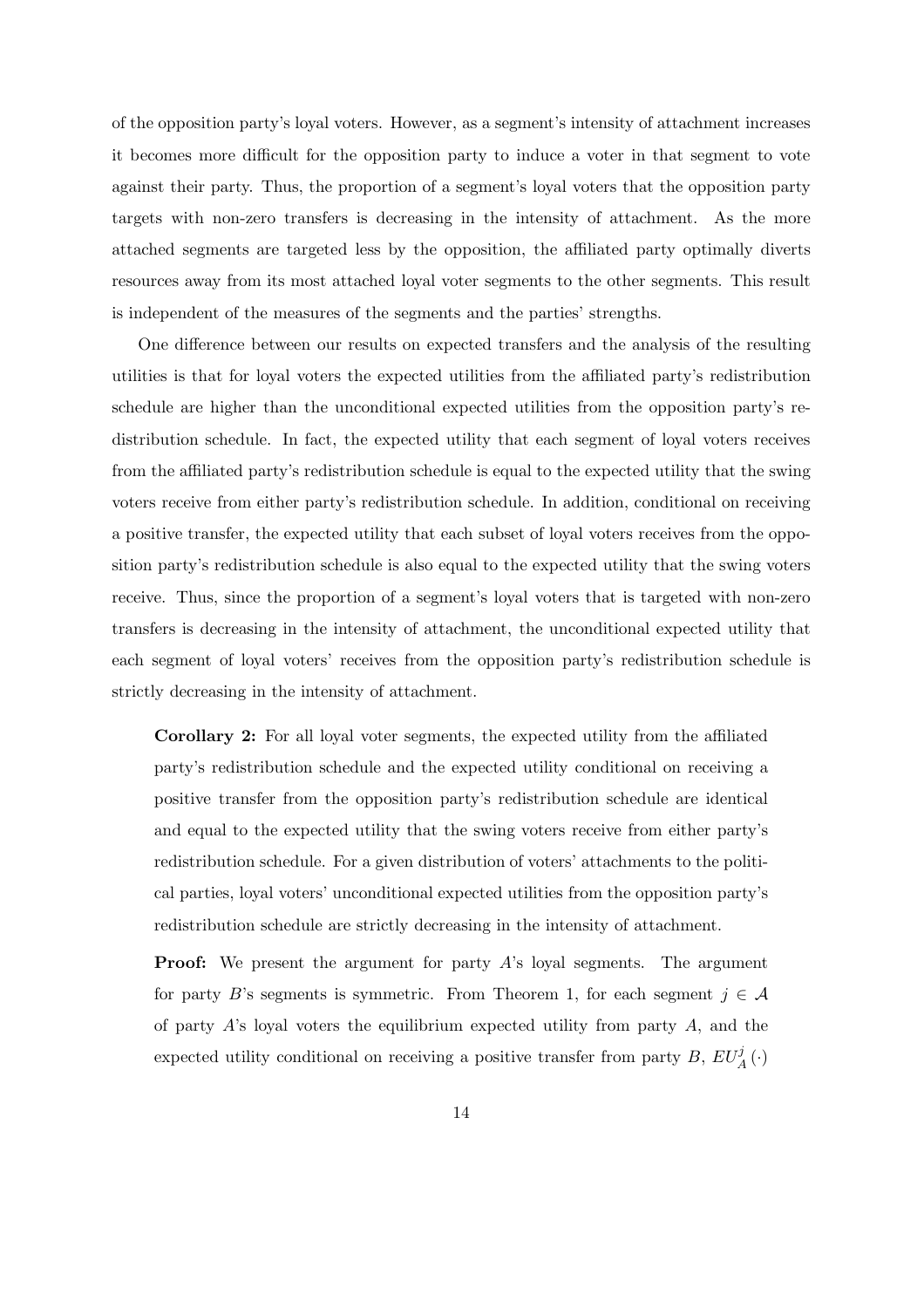and  $EU_{B+}^j(\cdot)$  respectively, are

$$
EU_A^j\left(\left\{\left\{m_j, \mathfrak{a}_A^j\right\}_{j\in\mathcal{A}}, \left\{m_k, \mathfrak{a}_B^k\right\}_{k\in\mathcal{B}}\right\}\right) =
$$
  

$$
EU_{B+}^j\left(\left\{\left\{m_j, \mathfrak{a}_A^j\right\}_{j\in\mathcal{A}}, \left\{m_k, \mathfrak{a}_B^k\right\}_{k\in\mathcal{B}}\right\}\right) = \frac{1}{1-\sigma}.
$$

From Corollary 1, this is equal to the expected utility for swing voters,  $E U^S = E^S$ . The second part of the corollary follows from the fact that for each segment  $j \in \mathcal{A}$ of party  $A$ 's loyal voters the equilibrium unconditional expected utility from the opposition party's redistribution schedule,  $EU_B^j(\cdot)$ , is

$$
EU_B^j\left(\left\{\left\{m_j,\mathfrak{a}_A^j\right\}_{j\in\mathcal{A}},\left\{m_k,\mathfrak{a}_B^k\right\}_{k\in\mathcal{B}}\right\}\right)=E^j=\frac{1-\mathfrak{a}_A^j}{1-\sigma}.
$$

Q.E.D.

In fact, the equivalence between loyal voters' utilities from the affiliated party's redistribution schedule, the targeted loyal voters' utilities from the opposition party's redistribution schedule, and the swing voters utilities from both schedules is stronger than stated. The distribution of loyal voters' utilities from the affiliated party, the distribution of targeted loyal voters' utilities from the opposition party, and the distributions of swing voters utilities from both parties are identical.

Given these static properties of the equilibrium transfers and resulting utilities we now examine comparative statics with respect to transformations of the electorate. We will focus mainly on two simple transformations of the electorate. The first, a partisanship preserving transformation of the electorate, reflects a change in the symmetry of the parties' strengths while holding the level of partisanship constant. The second, an effective party-strength preserving transformation of the electorate, reflects a change in the level of partisanship while holding the absolute difference in the parties' strengths constant. These two types of transformations are represented graphically in Figure 3. In  $(\sigma_A, \sigma_B)$  space, for a given level of partisanship, the set of partisanship preserving transformations forms a line with slope of −1, and for fixed effective party strengths, the set of effective party-strength preserving transformations forms a line with slope of  $+1$ .

[Insert Figure 3 here]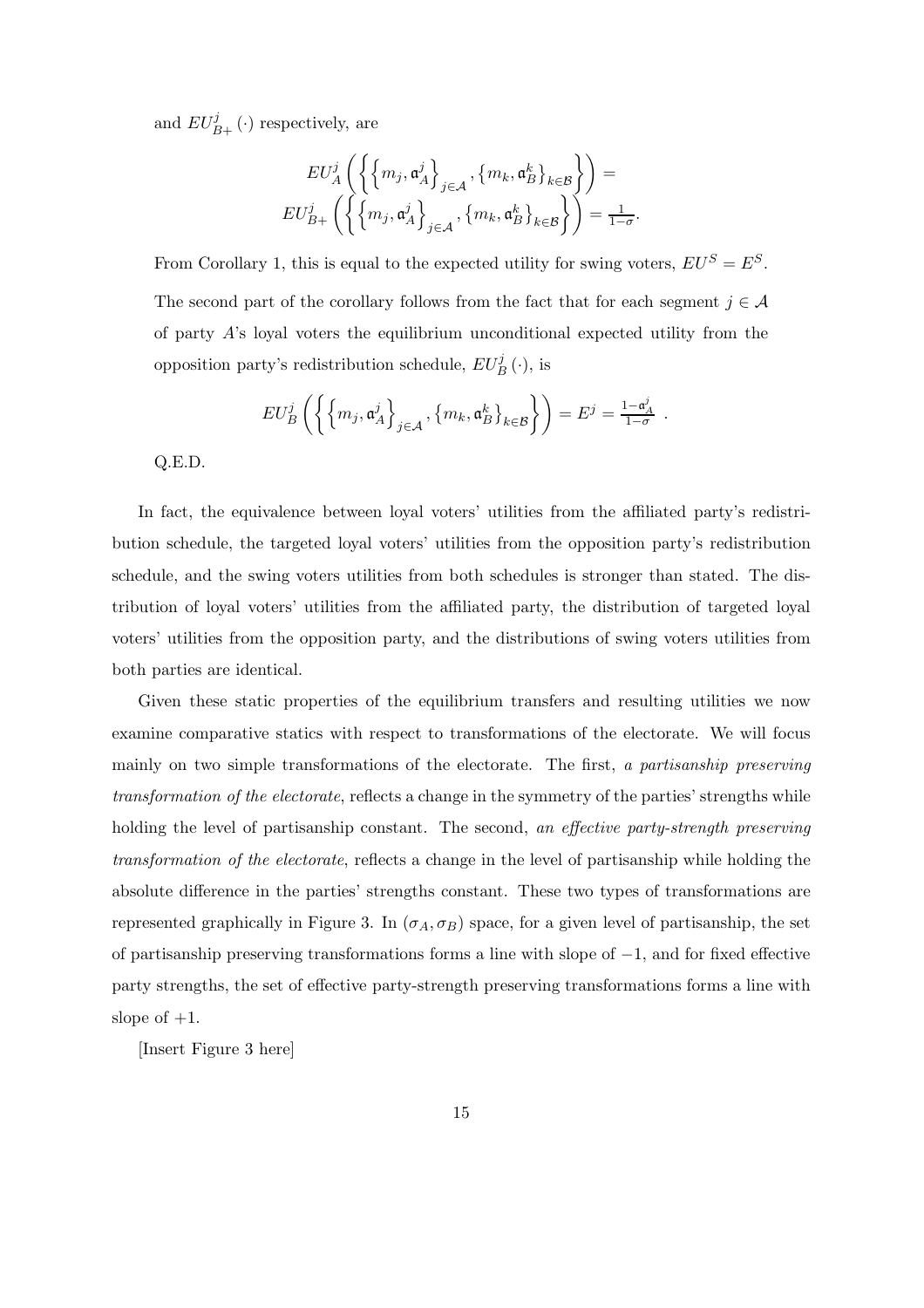Another transformation that we examine is one that holds constant or fixed the intensities of the attachment to parties, while shifting the electorate across the given set of intensities. The following corollary examines how, given fixed intensities of attachment, partisanship preserving and partisanship increasing transformations of the electorate change each voter segment's expected transfers and utilities. Proof of the corollary follows directly from Corollaries 1 and 2.

Corollary 3: Given  $\Big\{ \Big\{ m_j, a^j_j \Big\}$  $\left\{ \begin{array}{c} j \\ A \end{array} \right\}$  $\left\{m_k, \mathfrak{a}_B^k\right\}_{k\in\mathcal{B}}\bigg\}$ , a partisanship preserving (resp., increasing) transformation of the electorate that leaves the intensities of attachment,  $\int$ a<sup>j</sup>  $\left\{ \begin{array}{c} j \\ A \end{array} \right\}$  $\{\mathfrak{a}_{B}^{k}\}_{k\in\mathcal{B}}$ , fixed leaves invariant (resp., increases) the expected transfer and utility received from each party's redistribution schedule by voters within a given voter segment  $j \in \mathcal{A}, k \in \mathcal{B}$ , or S.

Given fixed intensities of attachment, partisanship preserving transformations of the electorate hold constant both the measure of the set of voters that receives a zero transfer from one of the two parties and the expected utility, conditional upon receiving a positive offer, received from either party's redistribution schedule. In addition note that in party i's equilibrium redistribution schedule the proportion of party  $-i$ 's loyal voter segment j that receives a zero transfer is equal to segment *j*'s intensity of attachment,  $a^j$  $\int_{-i}^{j}$ . Thus, the measure of party  $-i$ 's loyal voters who receive a zero transfer from party i is equal to party  $-i$ 's strength,  $\sigma_{-i}$ . Regardless of which party gains and which party loses, in a partisanship preserving transformation of the electorate the measure of the set of voters that receive a transfer of 0 from one of the two parties remains invariant. Similarly, partisanship increasing transformations of the electorate result in an increase in the measure of the set of voters who receive a transfer of 0 from one of the two parties.

These corollaries highlight several features of the nature of equilibrium poaching. These are summarized in the following corollary.

**Corollary 4:** The proportion of loyal voter segment  $j$  of party  $i$  that receives a transfer of 0 from the redistribution schedule of party  $-i$  is  $\mathfrak{a}_i^j$  $i$ . Conditional upon receiving a positive transfer from party  $-i$ , the expected transfer and utility received by a loyal voter in segment j of party i is  $\frac{1}{1-\sigma}$ . The unconditional expected transfer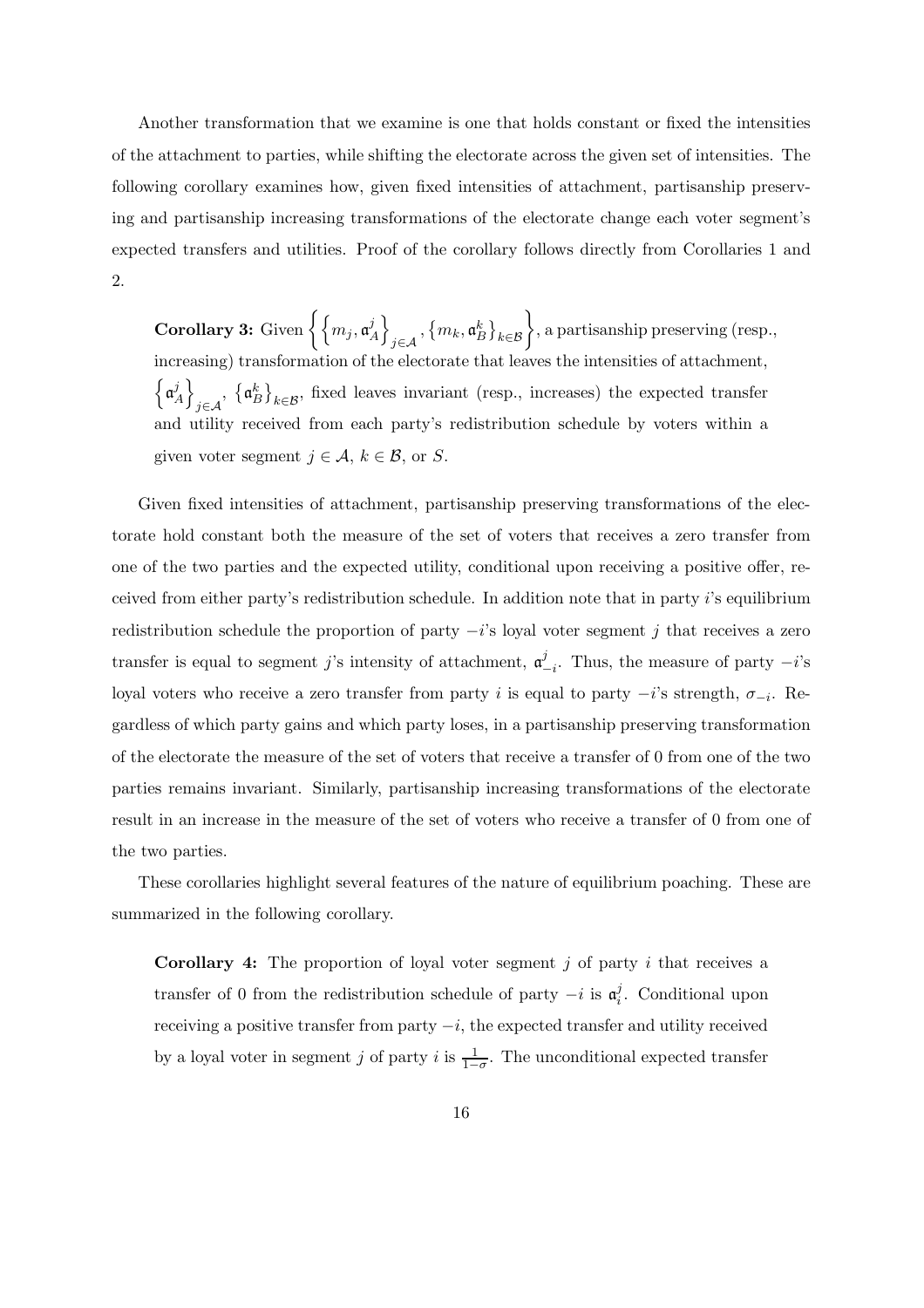to a voter in segment j of party i from the redistribution schedule of party  $-i$  is  $\frac{1-a_i^j}{1-\sigma}$ . The proportion of party i's loyal voters who receive a transfer of 0 from party  $-i$  is  $\frac{\sigma_i}{M_i}$ .

This characterization of each party's equilibrium poaching raises the question of how swing voters fare with changes in voter loyalty to political parties. Since, by Theorem 1, swing voters receive an offer distribution which is uniform over [0, z],  $z = \frac{2}{1-\sigma}$ , the answer is immediate. The salient effects are summarized in the following corollary.

Corollary 5: The offer distribution faced by each swing voter depends on the distribution of voters' attachments to parties only through the level of partisanship, σ. The expected transfer received by each swing voter,  $\frac{1}{1-\sigma}$ , is strictly increasing in  $\sigma$ . That is, partisanship preserving (increasing) transformations of the electorate leave invariant (increase) the expected transfer of swing voters.

The characterization of equilibrium poaching also raises the question of how changes in voter loyalty to political parties affect the inequality arising from equilibrium redistribution schedules. Remarkably, the comparative statics analysis of changes in inequality in the distribution of transfers is considerably more complex than the analysis of changes in the distribution of utilities. The Lorenz curves for the distributions of transfers arising from each party's redistribution schedule are piecewise quadratic functions that depend critically on each parameter in the distribution of voters' attachments to the parties. The kinks in these curves make it difficult to obtain unambiguous comparative statics results. It turns out that comparative statics results on the inequality in utility are more straightforward. Corollary 6 addresses inequality in the distribution of utilities arising from each party's equilibrium offer distribution as measured by the Gini-coefficient of inequality.

**Corollary 6:** For each party  $i = A, B$ , the inequality (as measured by the Ginicoefficient of inequality) arising from the party's equilibrium redistribution schedule is increasing in the opposition party's strength. More precisely, the Gini-coefficient of party *i*'s equilibrium redistribution schedule is  $C_i = \frac{1}{3} + \frac{2\sigma_{-i}}{3}$  $\frac{5-i}{3}, i = A, B.$ 

Proof: From Theorem 1, the measure of the set of voters who receive a utility level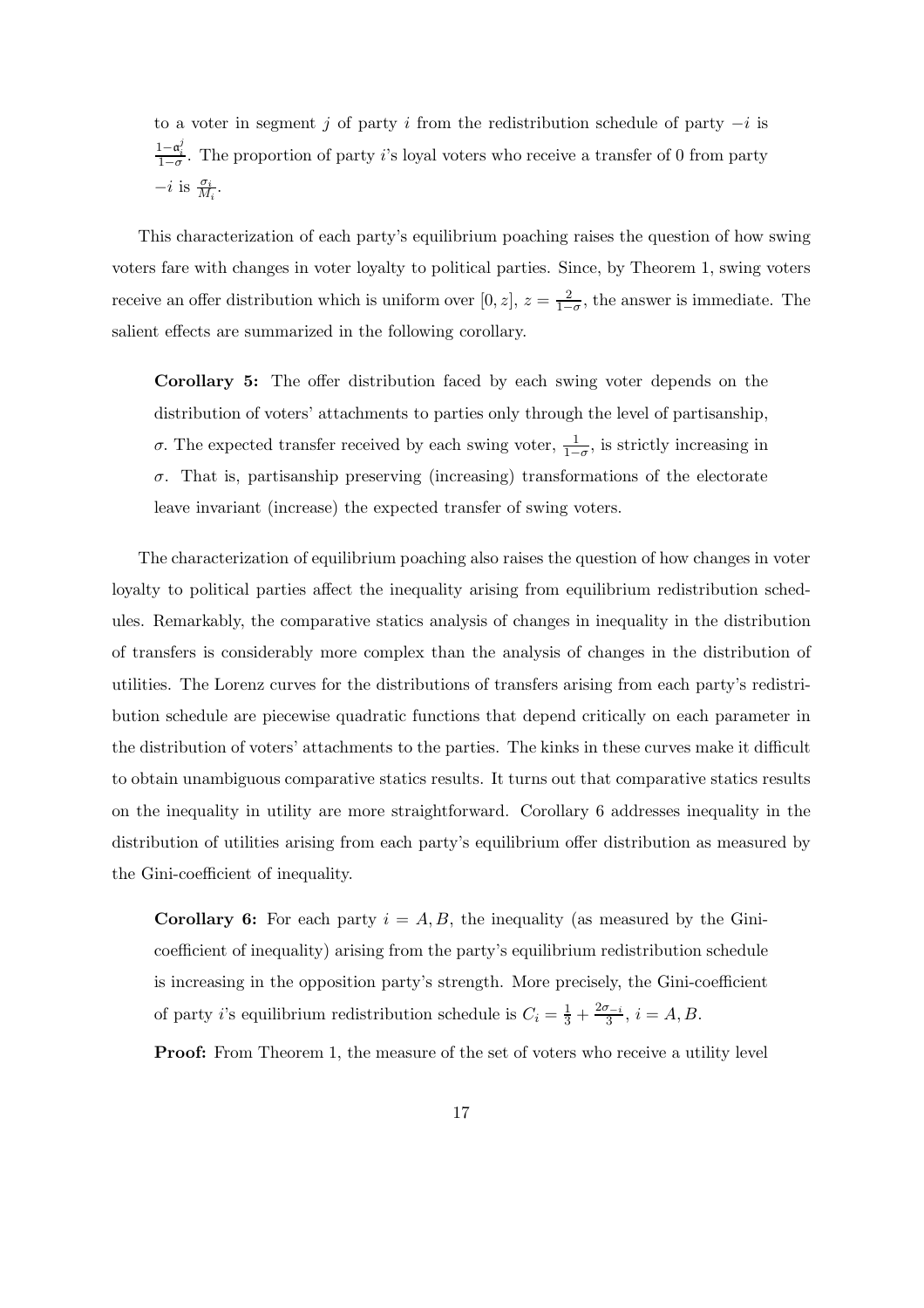from party  $A$ 's equilibrium redistribution schedule that is less than or equal to x is

$$
\tilde{F}_A(x) = \sum_{k \in \mathcal{B}} m_k \mathfrak{a}_B^k + \frac{x}{z} \left( \sum_{k \in \mathcal{B}} m_k \left( 1 - \mathfrak{a}_B^k \right) + \sum_{j \in \mathcal{A} \cup S} m_j \right)
$$

for  $x \in [0, z]$ . Simplifying,  $\tilde{F}_A(x) = \sigma_B + \frac{x}{z}$  $\frac{x}{z}(1-\sigma_B)$  for  $x \in [0, z]$ .

By definition the Lorenz curve for  $\tilde{F}_A$  is

$$
L_A(y) = \frac{\int_0^y \tilde{F}_A^{-1}(x) dx}{\int_0^1 \tilde{F}_A^{-1}(x) dx}, \quad y \in [0, 1],
$$

which is equivalent to

$$
L_A(y) = \begin{cases} 0 & \text{if } y \in [0, \sigma_B] \\ \frac{(y - \sigma_B)^2}{(1 - \sigma_B)^2} & \text{if } y \in (\sigma_B, 1] \end{cases}.
$$

By definition, the Gini-coefficient for  $\tilde{F}_A$  is

$$
C_A\left(\left\{\left\{m_j,\delta_A^j\right\}_{j\in\mathcal{A}},\left\{m_k,\delta_B^k\right\}_{k\in\mathcal{B}}\right\}\right)=1-2\int_{\sigma_B}^1L_A\left(x\right)dx.
$$

Simplifying we have  $C_A = \frac{1}{3} + \frac{2\sigma_B}{3}$ . It follows that  $\frac{\partial C_A}{\partial \sigma_B} > 0$ . A similar argument establishes the property for party B's equilibrium redistribution schedule. Q.E.D.

Party *i* has an incentive to target a different proportion of the voters from each of party  $-i$ 's loyal segments. As the intensity of attachment of a given segment of  $-i$ 's voters increases, the proportion of that segment that receives a transfer of 0 increases. As a result, the aggregate inequality in party i's equilibrium redistribution schedule increases.

More generally, as Corollary 6 states, any change in the distribution of voters' attachments to the political parties that leads to an increase in the strength of party  $-i$ , results in an increase in the aggregate inequality of party i's equilibrium redistribution schedule. Moreover, freezing out by party i increases in the sense that the measure of party  $-i$ 's loyal voters that receive a transfer of 0 from party i increases.

Given the assumption that the legislature implements a probabilistic compromise of the parties' equilibrium redistribution schedules, we can also examine the expected utilities and the expected ex-post inequality of utilities from the implemented policy. To measure changes in the expected utility from the implemented policy, we must take into account changes both in the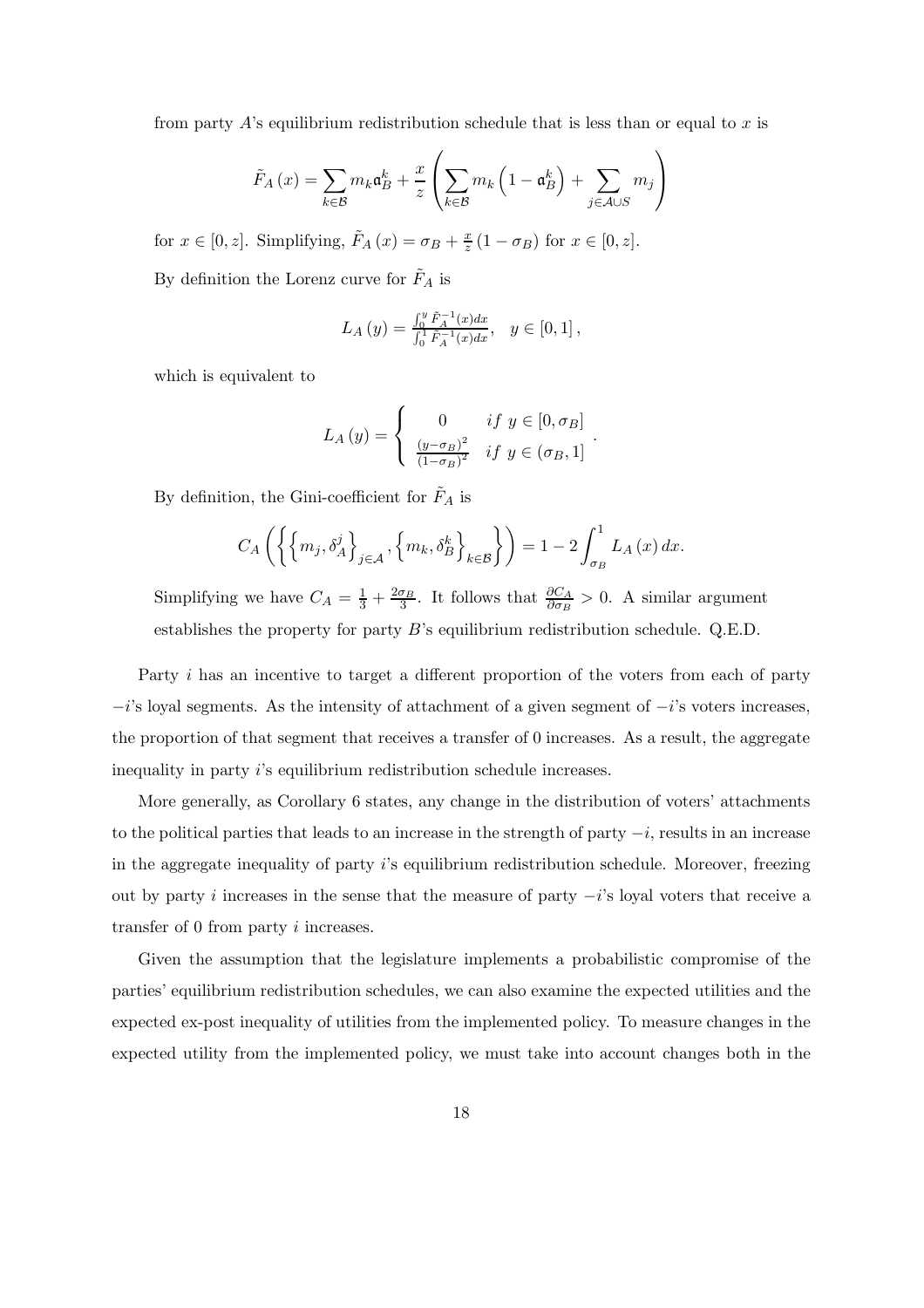level of partisanship and in the parties' effective strengths. In particular, for fixed intensities of attachment, partisanship preserving transformations of the electorate that increase the strength of party i increase party i's loyal voters' expected utilities from the implemented policy and decrease party −i's loyal voters' expected utilities from the implemented policy. Conversely, effective party-strength preserving transformations of the electorate that increase the level of partisanship increase all voters' expected utilities.

Corollary 7: Given fixed intensities of attachment to the parties, partisanship preserving transformations of the electorate that increase the strength of party  $i$ increase party  $i$ 's loyal voters' expected utilities and decrease party  $-i$ 's loyal voters' expected utilities from the implemented policy. In addition, effective party-strength preserving transformations of the electorate that increase the level of partisanship increase all voters' expected utilities from the implemented policy.

**Proof:** From Theorem 1, for each segment  $j \in \mathcal{A}$  of party A's loyal voters the equilibrium expected transfer from the policy implemented by the legislature  $EU^j(\cdot)$ is

$$
EU^j\left(\left\{\left\{m_j, \mathfrak{a}_A^j\right\}_{j\in\mathcal{A}}, \left\{m_k, \mathfrak{a}_B^k\right\}_{k\in\mathcal{B}}\right\}\right) = \left(\frac{1+\hat{\sigma}_A}{2}\right)\left(\frac{1}{1-\sigma}\right) + \left(\frac{1-\hat{\sigma}_A}{2}\right)\left(\frac{1-\mathfrak{a}_A^j}{1-\sigma}\right)
$$

which is increasing in  $\hat{\sigma}_A$  and thus decreasing in  $\hat{\sigma}_B = -\hat{\sigma}_A$ . The argument for voters loyal to party  $B$  is symmetric.

The second part of the corollary follows from the fact that for each segment  $j \in \mathcal{A}$ 

$$
\frac{\partial EU^j}{\partial \sigma} > 0.
$$

The argument for swing voters and voters loyal to party B follows directly. Q.E.D.

The implications of these results for the expected ex-post inequality of utilities from the implemented policy are examined in the following corollary. We use the expected Gini-coefficient to measure expected ex-post inequality and refer to the expected Gini-coefficient as the "aggregate inequality."

Corollary 8: Partisanship preserving transformations of the electorate that increase the symmetry in the parties' strengths increase the aggregate inequality of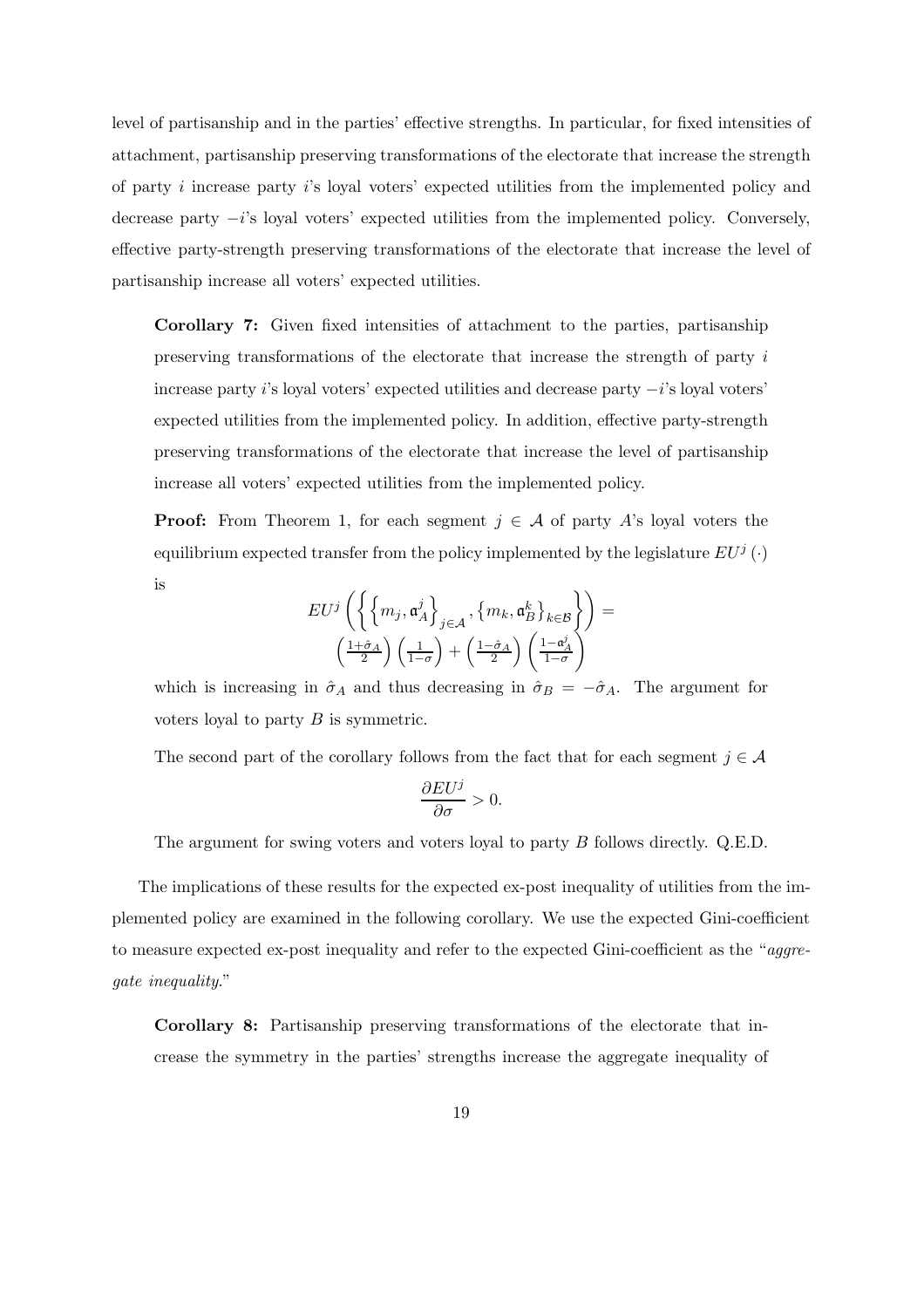the implemented policy. Moreover, for a given level of partisanship,  $\sigma$ , the aggregate inequality arising from the implemented policy is maximized when the parties are of equal strength,  $\sigma_A = \sigma_B$ . Conversely, effective party-strength preserving transformations of the electorate that increase the level of partisanship increase the aggregate inequality of the implemented policy.

Proof: From Corollary 5, the aggregate inequality arising from the implemented policy is

$$
I(\sigma_A, \sigma_B) = \left(\frac{1+\hat{\sigma}_A}{2}\right) \left(\frac{1+2\sigma_B}{3}\right) + \left(\frac{1-\hat{\sigma}_A}{2}\right) \left(\frac{1+2\sigma_A}{3}\right)
$$

.

Simplifying we have  $I(\sigma_A, \sigma_B) = \frac{1}{3} + \frac{\sigma - (\hat{\sigma}_A)^2}{3}$  $\frac{\sigma_{A}}{3}$ .

The first and third parts of the corollary follow directly. The second part follows from the fact that for a given level of partisanship,  $\sigma$ ,  $I(\sigma_A, \sigma_B)$  is maximized when  $\hat{\sigma}_A = 0$ , or  $\sigma_A = \sigma_B = \frac{\sigma}{2}$  $\frac{\sigma}{2}$ . Q.E.D.

Hence, for a given level of partisanship symmetry in party strength generates inequality. Similarly, for given effective party-strengths, partisanship generates inequality.

Our results on party strength and inequality are closely related to issues arising in the literature on polarization.<sup>14</sup> Although much of this literature deals with the distribution of income, its tenets can be adapted to our context of redistributive politics. An interesting question that arises is whether there is a simple measure, of "political polarization," defined over the primitives of the model, with the property that the aggregate inequality from the implemented policy is increasing in the measure. It turns out that the answer is yes. Indeed, we base this measure solely on the party strengths. Setting

$$
P(\sigma_A, \sigma_B) \equiv \sigma - (\hat{\sigma}_A)^2 = \sigma - (\hat{\sigma}_B)^2
$$

it is easily demonstrated that the aggregate inequality in utilities arising from the implemented policy is increasing in  $P(\cdot, \cdot)$ .

Corollary 9: The aggregate inequality in utilities arising from the implemented policy is increasing in the measure of political polarization  $P(\sigma_A, \sigma_B)$ .

<sup>14</sup>See for example: Esteban and Ray (1994), Wolfson (1994), Wang and Tsui (2000), and Rodriguez and Salas (2003).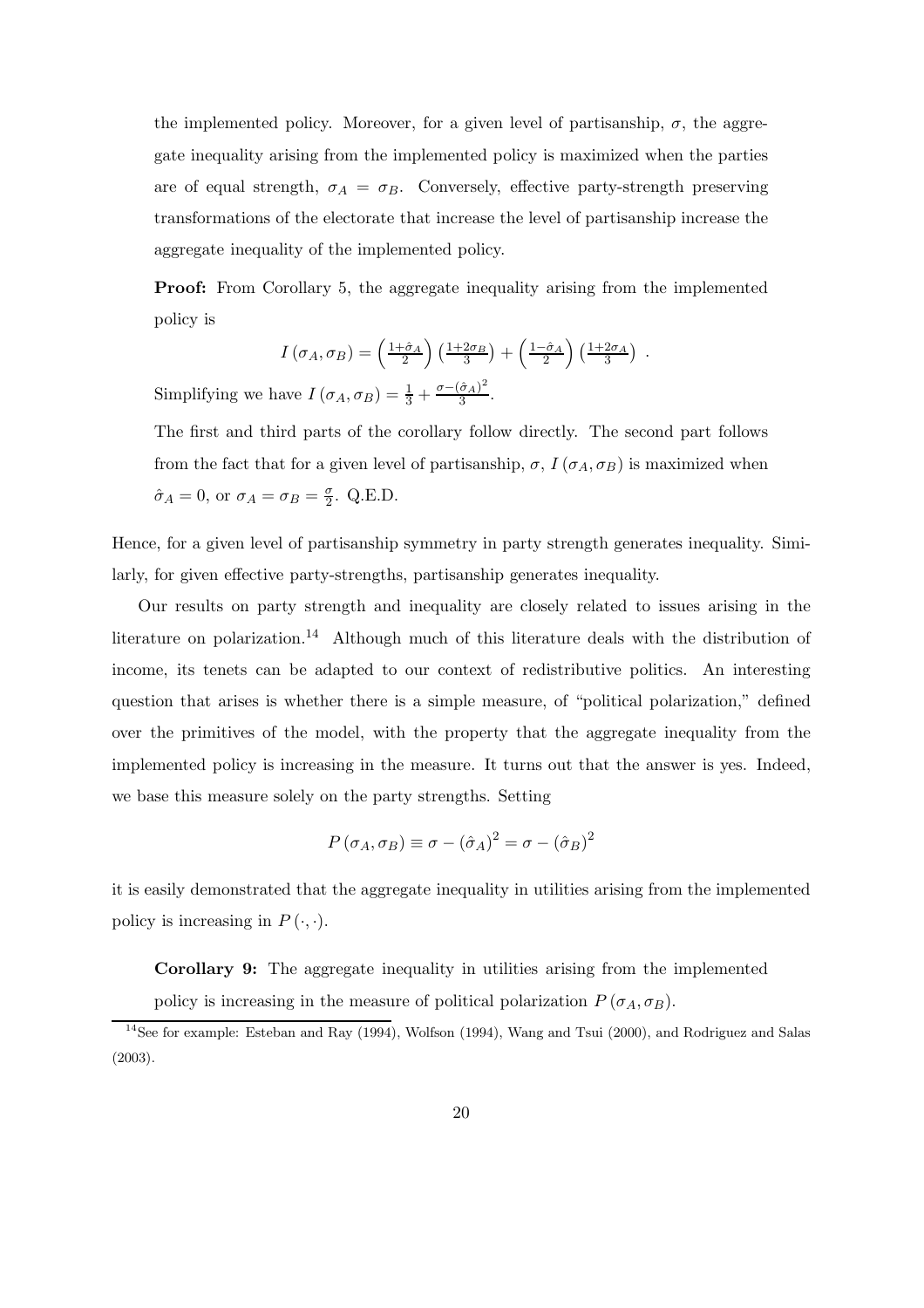The level curves of the political polarization measure and the aggregate inequality of utilities from the implemented policy are shown in Figure 4 below.

[Insert Figure 4 here]

Several properties of these level curves should be mentioned. First a level of partisanship defines a 'budget' line over possible combinations of party strengths. Thus, the properties of aggregate inequality from the implemented policy addressed in Corollary 8 can be seen graphically in Figure 4. Second, given that the parties have symmetric strengths, an increase in either party's strength increases polarization and thus aggregate inequality. That is

$$
\frac{\partial I}{\partial \sigma_i}|_{\hat{\sigma}_A=0}>0.
$$

Furthermore, for  $\sigma_i < \frac{1}{2} + \sigma_{-i}$ , a small increase in party *i*'s strength increases the aggregate inequality arising from the implemented policy. That is

$$
\frac{\partial I}{\partial \sigma_i}|_{\sigma_i<\frac{1}{2}+\sigma_{-i}}>0.
$$

For  $\sigma_i > \frac{1}{2} + \sigma_{-i}$  the effect on aggregate inequality is reversed. That is, increasing the strength of a party that already had a sufficiently large effective strength decreases aggregate inequality.

Our results on inequality and political polarization are closely related to the incentive, created by party identification, to freeze out a portion of the opposition party's loyal voters with a zero transfer. Freezing out opposition voters is also closely related to the classic issue of the tyranny of the majority, in which a majority of voters expropriates from a minority. In Laslier (2002), a minority is frozen out only if a single voter segment contains a majority of voters. In contrast, in our model the expected measure of the set of voters frozen out by the implemented policy depends on the parties' strengths and is increasing in the level of political polarization. That is tyranny is increasing in polarization.

Corollary 10: The expected measure of the set of voters that receive a zero transfer from the implemented policy is  $\frac{P(\cdot,\cdot)}{2}$ . That is tyranny is increasing in the political polarization measure  $P(\cdot, \cdot)$ .

**Proof:** From Theorem 1, for each segment  $j \in A$  of party A's loyal voters the probability of receiving a zero transfer from the implemented policy is  $\frac{1-\hat{\sigma}_A}{2}$   $\left(\mathfrak{a}_A^j\right)$  $\begin{pmatrix} j \\ A \end{pmatrix}$ . Similarly for each segment  $k \in \mathcal{B}$  of party B's loyal voters the probability of receiving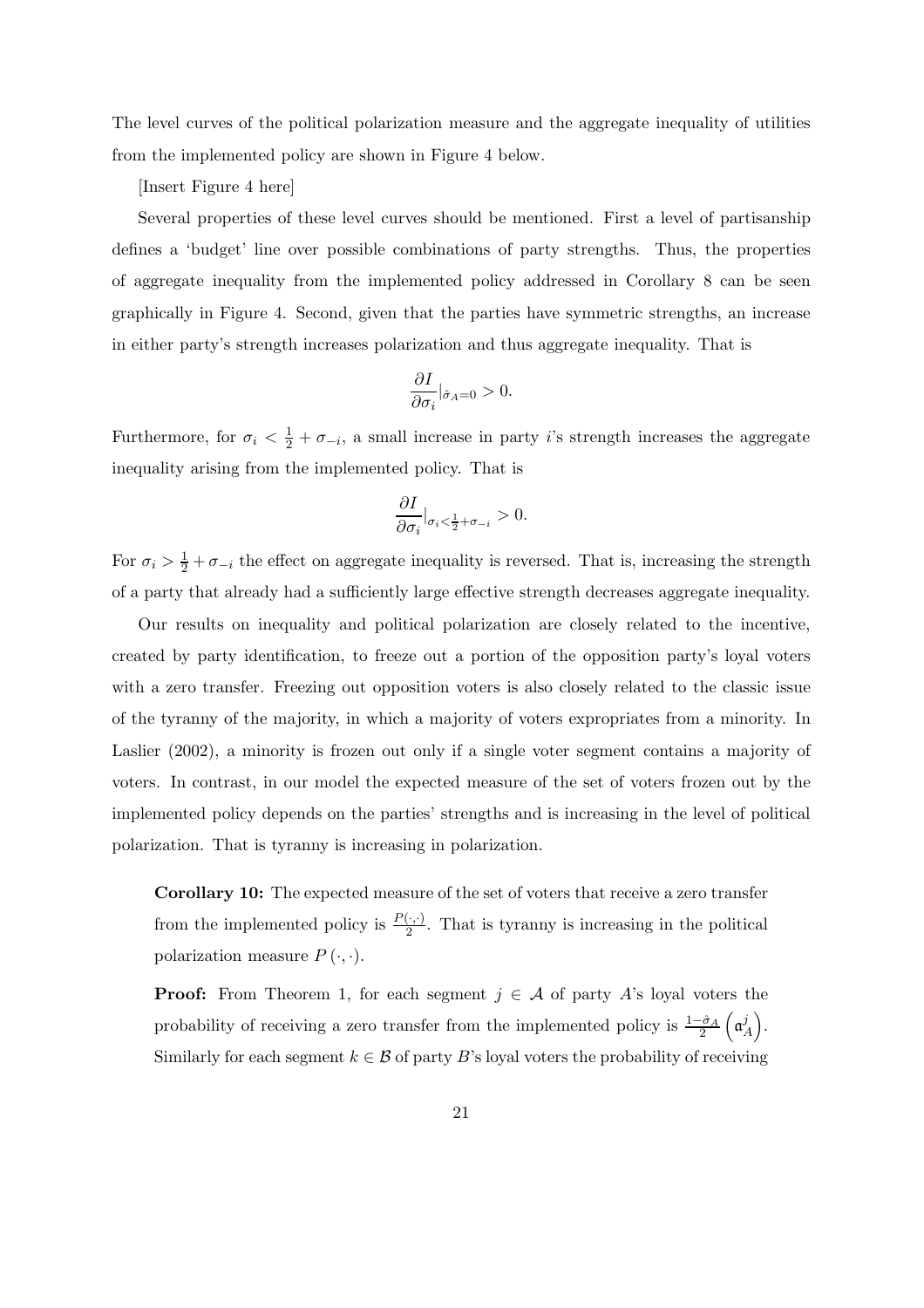a zero transfer from the implemented policy is  $\frac{1+\hat{\sigma}_A}{2}$   $(\mathfrak{a}_B^k)$ . The result follows directly. Q.E.D.

#### 4 Conclusion

This paper extends Myerson's (1993) model of redistributive politics to allow for heterogeneous voter loyalties to political parties. Parties segment voters by the party with which they identify, if any, and the intensity of their attachment, or "loyalty," to that party. We find that voters pay a price for party loyalty. For a given distribution of voters' attachments to the political parties, in the implemented policy, the segment of swing voters has the highest expected transfer and expected utility, and the expected transfers and utilities for loyal voter segments are strictly decreasing in the intensity of attachment. Using our measure of "party strength," based on both the sizes and intensities of attachment of a party's loyal voter segments, we demonstrate that each party's representation in the legislature is increasing (decreasing) in its own (opponent's) party strength. In addition, parties poach a subset of the opposition party's loyal voters, in an effort to induce those voters to vote against the opposition party. The level of inequality in and the size of the set of opposition party voters frozen out by a party's equilibrium redistribution schedule are increasing in the opposition party's strength.

We also develop a measure of "political polarization" that is increasing in the sum and symmetry of the party strengths, and find that aggregate inequality is increasing in political polarization. That is, higher levels of partisanship and more symmetry in the parties' strengths generate inequality. In addition, the expected measure of the set of voters that receive a zero transfer (and, hence, their secure utility level) from the implemented policy is increasing in the level of political polarization. In this sense polarization increases tyranny.

There are several potential directions for future research based on our model that appear to be particularly fruitful. The model can be applied to shed light on topics previously studied in the redistributive politics literature, such as candidate valence issues. In addition, this paper's focus on identifiable voter segments is immediately applicable to the study of transfers targeted by geographical region or other identifiable characteristics.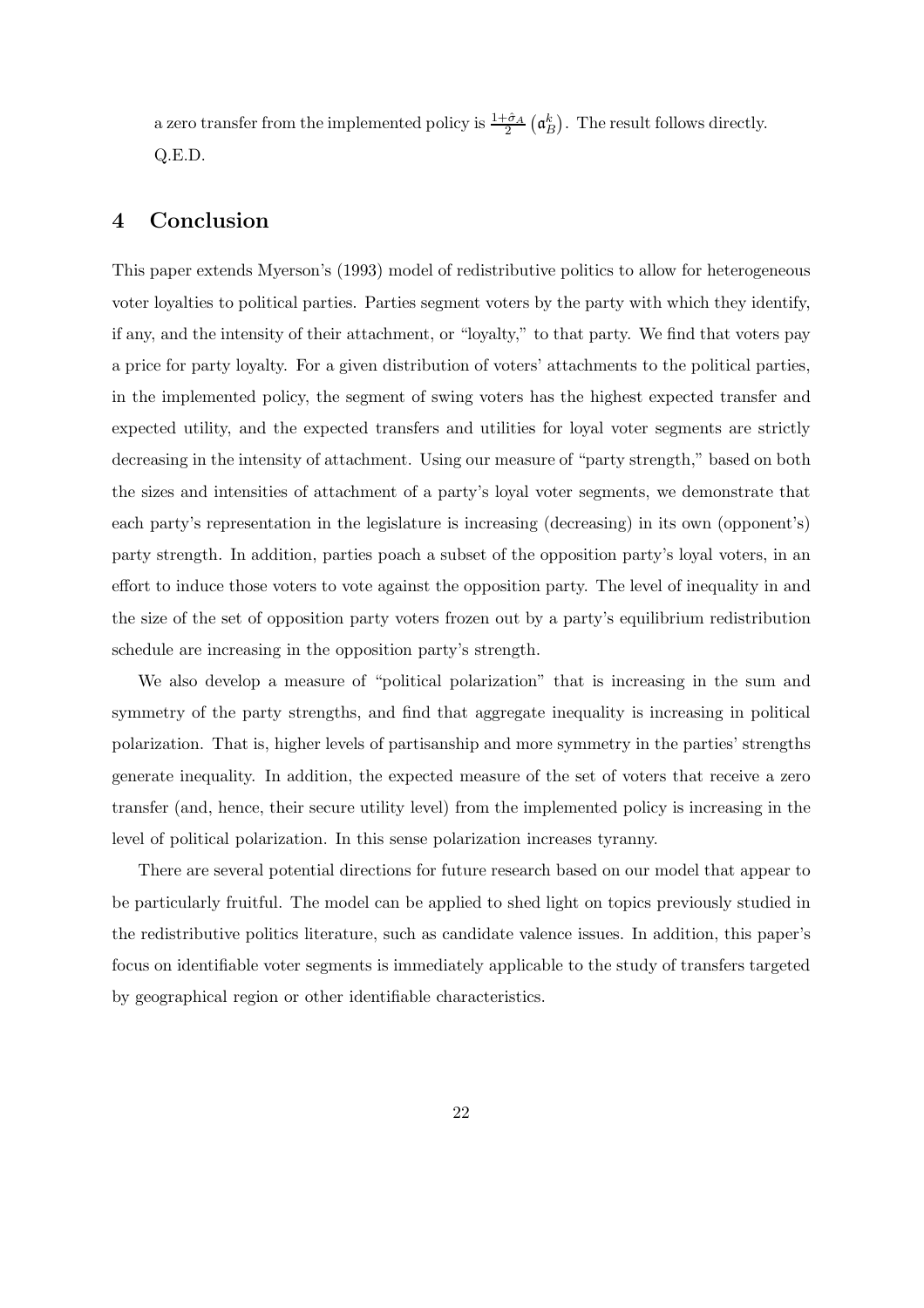#### References

- [1] Baye, M. R., D. Kovenock, and C. G. de Vries (1996), "The all-pay auction with complete information," Economic Theory 8:291-305.
- [2] Clark, D. J., C. Riis (2000), "Allocation efficiency in a competitive bribery game," Journal of Economic Behavior & Organization 42:109-124.
- [3] Cox, G. W., and M. D. McCubbins (1986), "Electoral politics as redistributive game," Journal of Politics 48:370-389.
- [4] Dixit, A., and J. Londregan (1995), "Redistributive politics and economic efficiency," American Political Science Review 89:856-866.
- [5] Dixit, A., and J. Londregan (1996), "The determinants of success of special interests in redistributive politics," Journal of Politics 58:1132-1155.
- [6] Dretzin, R. (Executive Producer) (2004, November 9), Frontline: Persuaders [Television Broadcast], available at www.pbs.org/wgbh/pages/frontline/shows/persuaders/, WGBH Boston and Public Broadcasting Service.
- [7] Esteban, J.-M., and D. Ray (1994), "On the measurement of polarization," Econometrica 62:819-851.
- [8] Fudenberg, D., and J. Tirole (2000), "Customer poaching and brand switching," RAND Journal of Economics 31:634-657.
- [9] Grossman, G. M., and E. Helpman (1996), "Electoral competition and special interest politics," Review of Economic Studies 63:265-286.
- [10] Hillman, A. L., and J. G. Riley (1989), "Politically contestable rents and transfers," *Eco*nomics and Politics 1:17-39.
- [11] Judd, K. L. (1985), "The law of large numbers with a continuum of iid random variables," Journal of Economic Theory 35:19-25.
- [12] Konrad, K. (2002), "Investment in the absence of property rights," European Economic Review 46:1521-1537.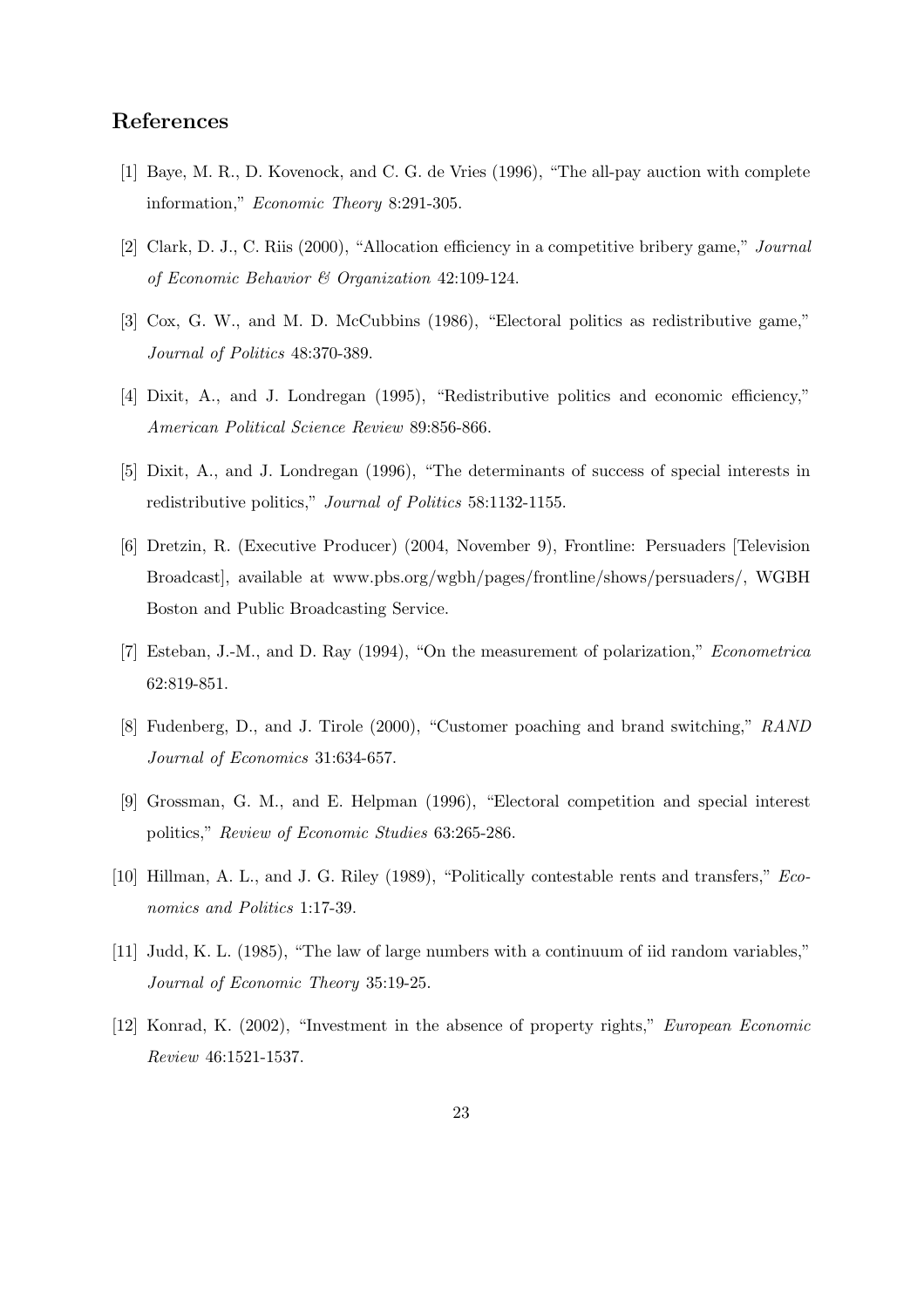- [13] Laslier, J. F. (2002), "How two-party competition treats minorities," Review of Economic Design 7:297-307.
- [14] Laslier, J. F., and N. Picard (2002), "Distributive politics and electoral competition," Journal of Economic Theory 103:106-130.
- [15] Lee, B. (1997), "Markets with consumer switching benefits," Management Research Lab, Korea Telecom, mimeo.
- [16] Lein, D. D. (1990), "Corruption and allocation efficiency," Journal of Development Economics 33:153-164.
- [17] Lindbeck, A., and J. Weibull (1987), "Balanced-budget redistribution as the outcome of political competition," Public Choice 52:272-297.
- [18] Lizzeri, A. (1999), "Budget deficits and redistributive politics," Review of Economic Studies 66:909-928.
- [19] Lizzeri, A., and N. Persico (2001), "The provision of public goods under alternative electoral incentives," American Economic Review 91:225-239.
- [20] Lizzeri, A., and N. Persico (2002), "The drawbacks of electoral competition," University of Pennsylvania, mimeo.
- [21] Myerson, R. B. (1993), "Incentives to cultivate favored minorities under alternative electoral systems," American Political Science Review 87:856-869.
- [22] Nelson, R. B. (1999), An Introduction to Copulas, (Springer, New York, NY).
- [23] Rodriguez, J. G., and R. Salas (2003), "Extended bi-polarization and inequality measures," in Bishop, J. A., and Y. Amiel (eds.) Research on Economic Inequality, Vol. 9 (Elsevier Science, New York, NY).
- [24] Sahuguet, N., and N. Persico (2006), "Campaign spending regulation in a model of redistributive politics," Economic Theory 28:95-124.
- [25] Tocqueville, A. de (2004), Democracy in America, translated by Goldhammer, A. (Literary Classics of the United States, Inc., New York, NY).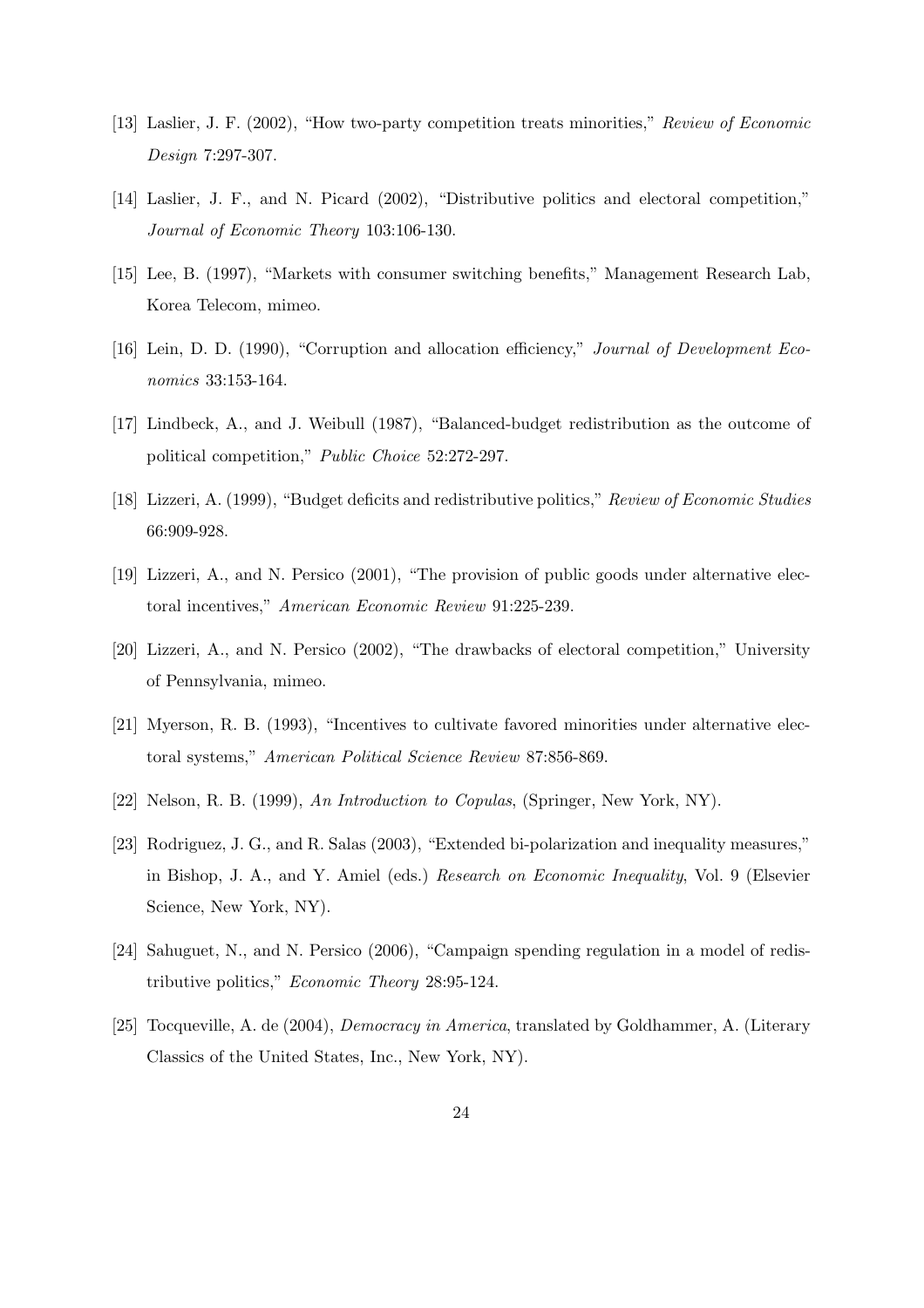- [26] Wang, Y.-Q., and K.-Y. Tsui (2000), "Polarization orderings and new classes of polarization indices," Journal of Public Economic Theory 2:349-363.
- [27] Wolfson, M. C. (1994), "When inequalities diverge," American Economic Review 84:353- 358.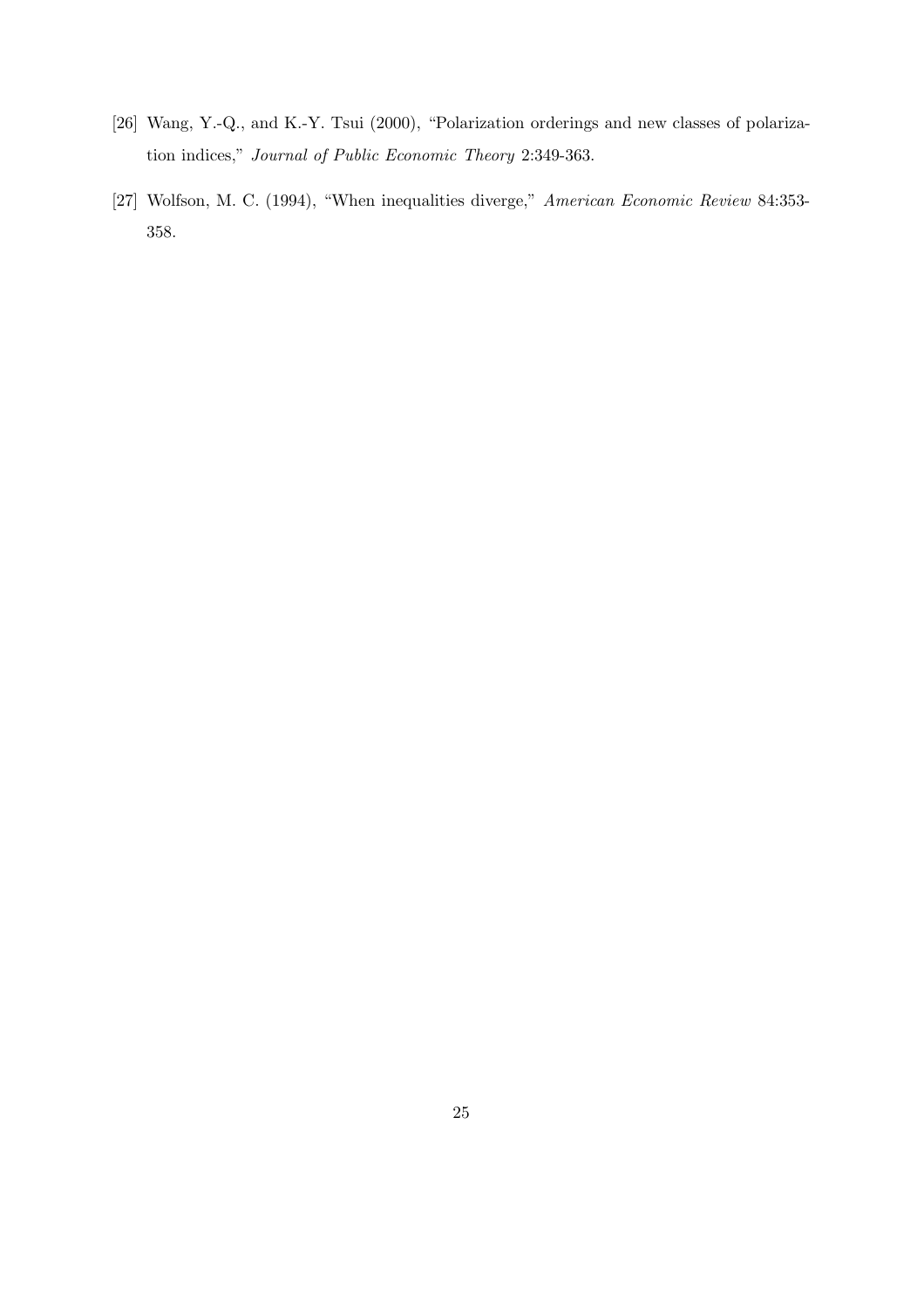# Appendix

Sahuguet and Persico (2006) establish an equivalence between the two-party model of redistributive politics and an appropriately chosen two-bidder all-pay auction. We now extend this result to establish an equivalence between the two-party model of redistributive politics with segmented loyal voters and an appropriately chosen set of two-bidder independent simultaneous all-pay auctions.

We begin by reviewing the characterization of  $n$  simultaneous two-bidder all-pay auctions with complete information. Let  $F_i^j$ <sup> $j$ </sup> represent bidder *i*'s distribution of bids for auction *j*, and  $v_i^j$  $i<sub>i</sub>$  represent the value of auction j for bidder i. Each bidder i's problem is

$$
\max_{\{F_i^j\}_{j=1}^n} \sum_{j=1}^n \int_0^\infty \left[ v_i^j F_{-i}^j(x) - x \right] dF_i^j.
$$

Since each auction is independent, the unique equilibrium is for each bidder to choose  $F_i^j$  $i^{\prime}$  as if auction  $j$  was the only auction. The case of a single all-pay auction with complete information is studied by Hillman and Riley (1989) and Baye, Kovenock, de Vries (1996). Thus, for each auction  $j$  and bidder  $i$  we have the following three cases:

$$
if \ v_i^j > v_{-i}^j \qquad F_i^j(x) = \frac{x}{v_{-i}^j} \qquad x \in \left[0, v_{-i}^j\right],
$$
  
\n
$$
if \ v_i^j = v_{-i}^j \qquad F_i^j(x) = \frac{x}{v_i^j} \qquad x \in \left[0, v_i^j\right],
$$
  
\n
$$
if \ v_i^j < v_{-i}^j \qquad F_i^j(x) = \left(\frac{v_{-i}^j - v_i^j}{v_{-i}^j}\right) + \frac{x}{v_{-i}^j} \qquad x \in \left[0, v_i^j\right].
$$

In addition, without a binding cap on bids, there is no reason to construct an n-variate distribution function from these marginal distributions.<sup>15</sup>

Now consider two-party redistributive competition with segmented loyal voters, and assume that the parties face the budget constraint

$$
\sum_{j \in \mathcal{A} \cup S \cup \mathcal{B}} m_j \int_0^\infty x dF_i^j \le 1,
$$

<sup>&</sup>lt;sup>15</sup>Without a binding cap on bids, it is trivial to construct an n-variate distribution since any n-variate copula is sufficient. Given the Fréchet-Hoeffding bounds for n-variate copulas, the range of sufficient n-variate copulas is quite large. For this reason the n-variate joint distribution adds nothing to the problem analyzed here. See Nelson (1999) for an introduction to copulas.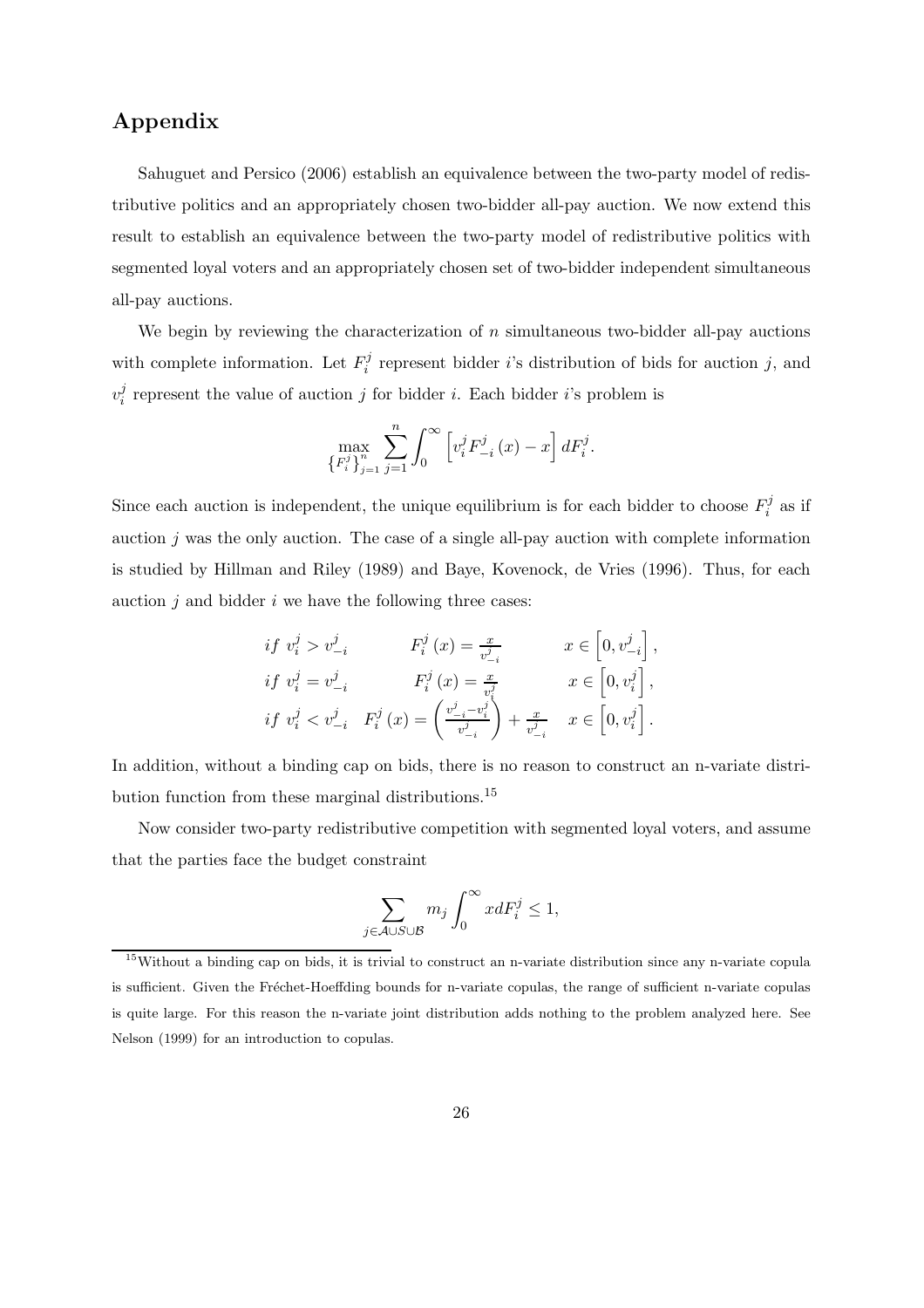where  $F_i^j$ <sup>1</sup>/<sub>i</sub> represents party i's distribution of offers for voters in segment j and  $m_j > 0$  is the measure of voters in segment j such that  $\sum_{j\in A\cup S\cup B} m_j = 1$ . In the discussion that follows the notation for the intensity of loyal voter attachment is modified in the following way: for each segment  $j \in A \cup S \cup B$  if  $j = S$ , the swing segment, or  $j \in B$ , one of party B's loyal voter segments, then  $\mathfrak{a}_A^j = 0$ , thus  $\delta_A^j = 1$ , and the same holds for  $\mathfrak{a}_B^k$  if  $k \in A \cup S$ . Each party *i*'s problem is

$$
\max_{\{F_i^j\}_{j \in A \cup S \cup B}} \sum_{j \in A \cup S \cup B} m_j \int_0^\infty F_{-i}^j \left(\frac{x \delta_{-i}^j}{\delta_i^j}\right) dF_i^j
$$

subject to the budget constraint  $\sum_{j\in A\cup S\cup B} m_j \int_0^\infty x dF_i^j(x) \leq 1$ . The associated Lagrangian is

$$
\max_{\left\{F_i^j\right\}_{j \in \mathcal{A} \cup S \cup \mathcal{B}}}\sum_{j \in \mathcal{A} \cup S \cup \mathcal{B}}\left[m_j\lambda_i \int_0^\infty \left[\frac{1}{\lambda_i}F_{-i}^j\left(\frac{x\delta_{-i}^j}{\delta_i^j}\right)-x\right]dF_i^j(x)\right]+\lambda_i.
$$

We can now proceed to the proof of the equivalence between the two-party model of redistributive politics with segmented loyal voters and an appropriately chosen set of two-bidder independent simultaneous all-pay auctions. In the discussion that follows,  $\bar{s}_i^j$  $i$  and  $s_i^j$  $\frac{J}{i}$  are the upper and lower bounds of candidate  $i$ 's distribution of offers in segment  $j$ .

Theorem 2: For each feasible distribution of voters' attachments to the political parties, there exists a one-to-one correspondence between the equilibria of the twoparty model of redistributive politics with segmented loyal voters and the equilibria of a unique set of appropriately chosen two-bidder independent simultaneous all-pay auctions.

Proof: The proof, which is contained in the following lemmas, is instructive in that it establishes the uniqueness of the equilibrium given in Theorem 1.

The first three lemmas follow from lines drawn by Baye, Kovenock, and de Vries (1996).

**Lemma 1:** For each  $j \in \mathcal{A} \cup S \cup \mathcal{B}$ ,  $\frac{\bar{s}^j_{-i} \delta_i^j}{\bar{s}^j_{-i}}$  $\frac{\overline{\partial}^j - i \overline{\partial}^j_i}{\delta^j_{-i}} = \bar{s}^j_i$  $\frac{j}{i}$  .

**Lemma 2:** In any equilibrium  $\left\{F_i^j\right\}$  $\left\{i^j, F^j_{-i}\right\}$ j∈ $\mathcal{A}\cup S\cup\mathcal{B}$ , no  $F_i^j$  $i_i^j$  can place an atom in the half open interval  $(0, \bar{s}^j_i)$  $\left. \begin{matrix} j \\ i \end{matrix} \right|.$ 

**Lemma 3:** For each  $j \in \mathcal{A} \cup S \cup \mathcal{B}$  and for each  $i \in \{A, B\}, \frac{1}{\lambda_i} F^j$  $-i$  $\int x \delta^j_{-i}$  $\delta_i^j$  $- x$  is constant  $\forall x \in (0, \bar{s}_i^j)$  $\left. \begin{matrix} j \\ i \end{matrix} \right|.$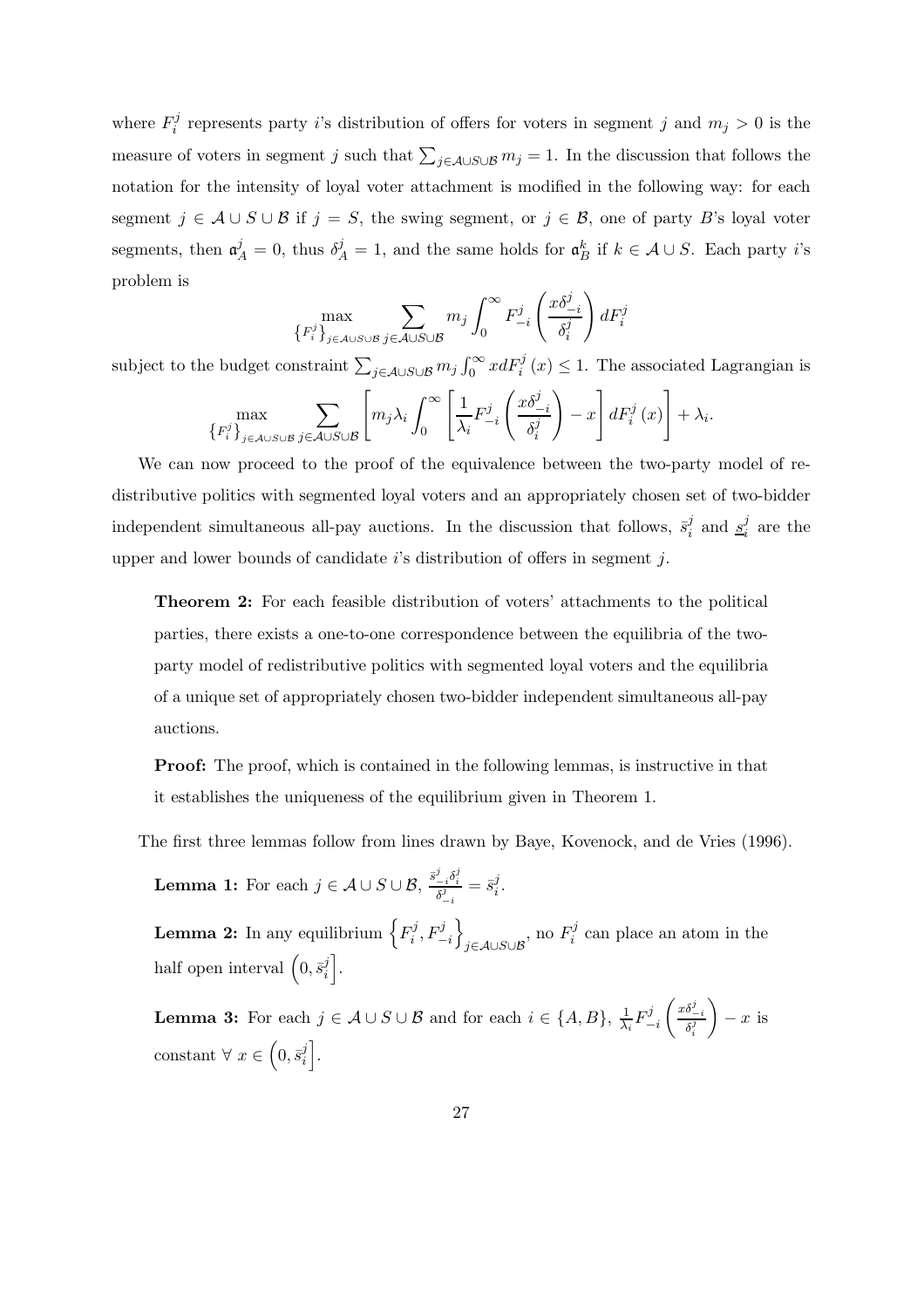The following lemma characterizes the relationship between  $\lambda_i$  and  $\lambda_{-i}$ .

**Lemma 4:** In equilibrium  $\lambda_i = \lambda_{-i}$ .

**Proof:** By way of contradiction suppose  $\lambda_i \neq \lambda_{-i}$ . In any equilibrium each party must use their entire budget, thus

$$
\sum_{j \in \mathcal{A} \cup S \cup \mathcal{B}} m_j \int_0^{\bar{s}_i^j} x dF_i^j(x) = \sum_{j \in \mathcal{A} \cup S \cup \mathcal{B}} m_j \int_0^{\bar{s}_{-i}^j} x dF_{-i}^j(x).
$$
 (2)

But, from lemmas 2 and 3, it follows that

$$
dF_i^j(x) = \lambda_{-i} \frac{\delta_{-i}^j}{\delta_i^j} dx
$$
\n(3)

for all  $x \in \left(0, \bar{s}_i^j\right)$  $\begin{bmatrix} j \\ i \end{bmatrix}$ , and

$$
dF_{-i}^{j}\left(x\right) = \lambda_{i} \frac{\delta_{i}^{j}}{\delta_{-i}^{j}} dx\tag{4}
$$

for all  $x \in \left(0, \bar{s}^j\right]$  $\begin{bmatrix} i \\ -i \end{bmatrix}$ . Substituting equations 3 and 4 into equation 2, and applying lemma 1 we have

$$
\lambda_{-i}\sum_{j\in\mathcal{A}\cup S\cup\mathcal{B}}m_j\int_0^{\frac{\bar{s}^j_{-i}\delta^j_i}{\delta^j_{-i}}}x\frac{\delta^j_{-i}}{\delta^j_i}dx=\lambda_i\sum_{j\in\mathcal{A}\cup S\cup\mathcal{B}}m_j\int_0^{\bar{s}^j_{-i}}x\frac{\delta^j_i}{\delta^j_{-i}}dx
$$

which is a contradiction since

$$
\sum_{j \in \mathcal{A} \cup S \cup \mathcal{B}} m_j \int_0^{\frac{\bar{s}^j - i \delta_i^j}{\delta_{-i}^j}} x \frac{\delta_{-i}^j}{\delta_i^j} dx = \sum_{j \in \mathcal{A} \cup S \cup \mathcal{B}} m_j \int_0^{\bar{s}_{-i}^j} x \frac{\delta_i^j}{\delta_{-i}^j} dx
$$

but  $\lambda_i \neq \lambda_{-i}$ . Q.E.D.

Let  $\lambda \equiv \lambda_i = \lambda_{-i}$ . The following lemma establishes the value of  $\bar{s}_i^j$  $\frac{j}{i}$ .

j

**Lemma 5:**  $\bar{s}_i^j = \frac{\delta_i^j}{\lambda} \ \forall \ i \text{ and } j.$ 

**Proof:** From lemmas 3 and 4, we know that for each party  $i$  and any segment  $j$ 

$$
\frac{1}{\lambda}F_{-i}^j\left(\frac{x\delta_{-i}^j}{\delta_i^j}\right)-x
$$

is constant  $\forall x \in \left(0, \bar{s}_i^j\right)$  $\binom{j}{i}$ . It then follows that party *i* would never use a strategy that provides offers in  $(\frac{1}{\lambda}, \infty)$  since an offer of zero strictly dominates such a strategy. The result follows directly. Q.E.D.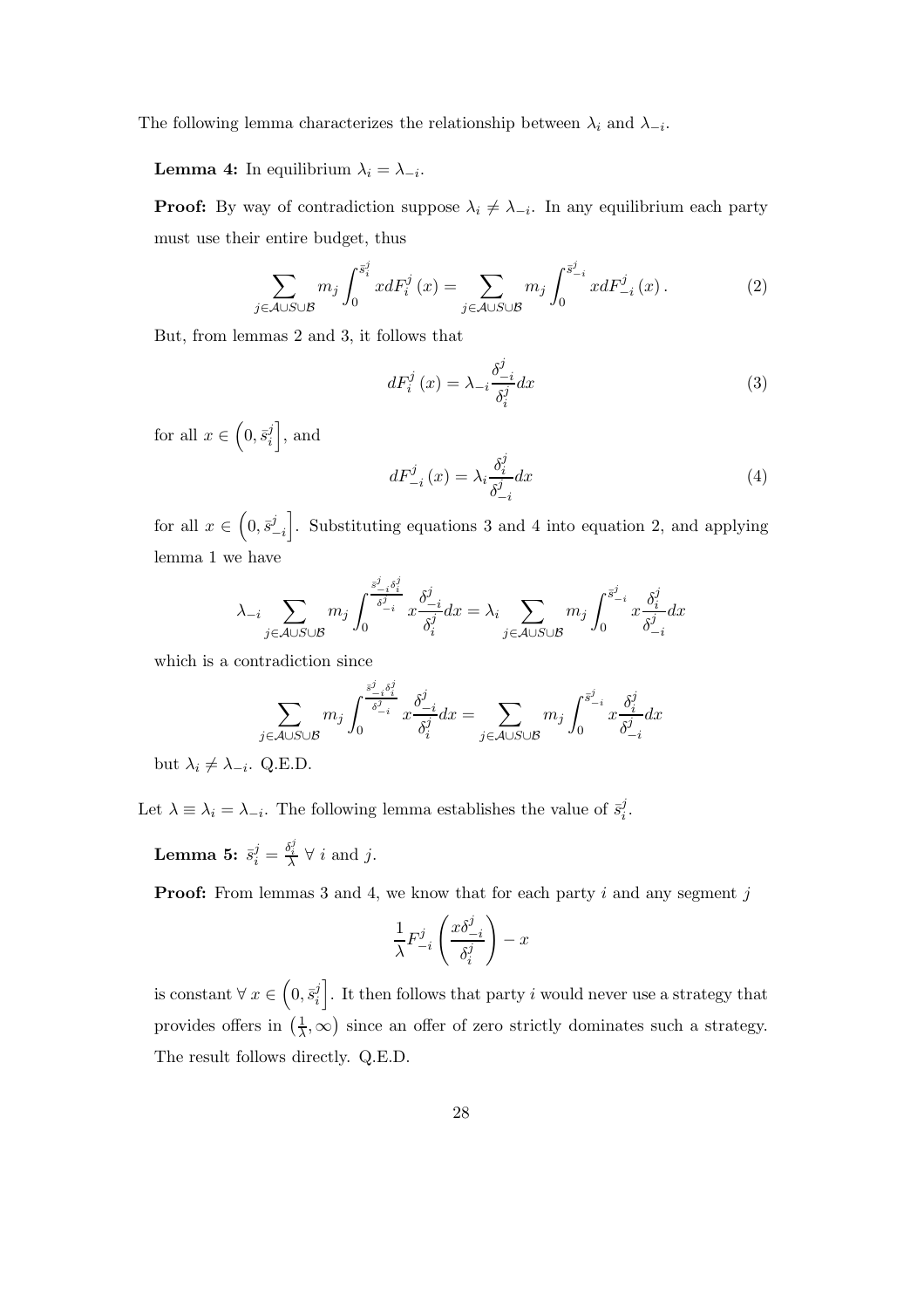The following lemma establishes that there exists a unique  $\lambda$  that satisfies the budget constraint.

**Lemma 6:** There exists a unique value for  $\lambda$ , and this value is  $\frac{1-\sum_{j\in\mathcal{A}}m_j(1-\delta^j_A)-\sum_{k\in\mathcal{B}}m_k(1-\delta^k_B)}{2} = \frac{1-\sigma_A-\sigma_B}{2}.$ 

**Proof:** The budget constraint determines the unique value of  $\lambda$ . Thus,  $\lambda$  solves

$$
\lambda \sum_{j \in \mathcal{A} \cup S \cup \mathcal{B}} m_j \int_0^{\frac{\delta_i^j}{\lambda}} x \frac{\delta_{-i}^j}{\delta_i^j} dx = 1.
$$

Solving for  $\lambda$  we have that

$$
\lambda = \frac{1 + \sum_{j \in \mathcal{A}} m_j \left(\delta_A^j - 1\right) + \sum_{k \in \mathcal{B}} m_k \left(\delta_B^k - 1\right)}{2} = \frac{1 - \sigma_A - \sigma_B}{2}.
$$

Q.E.D.

This completes the proof of Theorem 2.

To construct the unique Nash equilibrium of the redistributive politics game, note that the intensity of attachment parameters,  $a_i^j = 1 - \delta_i^j$  $i<sub>i</sub>$ , are isomorphic to differences in bidders' valuations in an all-pay auction. Thus, in each segment of voters loyal to party  $-i$ , party i places mass equal to  $\frac{\frac{1}{\lambda} - \frac{1}{\lambda}\delta_{-i}}{\frac{1}{\lambda}} = 1 - \delta_{-i}$  at 0. Then letting  $z \equiv \frac{1}{\lambda}$ , the unique equilibrium is for party A to offer redistribution according to

$$
\forall j \in \mathcal{A} \qquad F_A^j(x) = \frac{x}{z \delta_A^j} \qquad x \in \left[0, z \delta_A^j\right]
$$

$$
F_A^S(x) = \frac{x}{z} \qquad x \in \left[0, z\right]
$$

$$
\forall k \in \mathcal{B} \quad F_A^k(x) = \left(1 - \delta_B^k\right) + \frac{\delta_B^k x}{z} \qquad x \in \left[0, z\right]
$$

and for party  $B$  to offer redistribution according to

$$
\forall k \in \mathcal{B} \qquad F_B^k(x) = \frac{x}{z \delta_B^k} \qquad x \in [0, z \delta_B^k]
$$

$$
F_B^S(x) = \frac{x}{z} \qquad x \in [0, z]
$$

$$
\forall j \in \mathcal{A} \quad F_B^j(x) = \left(1 - \delta_A^j\right) + \frac{\delta_A^j x}{z} \qquad x \in [0, z]
$$

where  $z = \frac{1}{\lambda} = \frac{2}{1 - \sigma_A - \sigma_B}$ .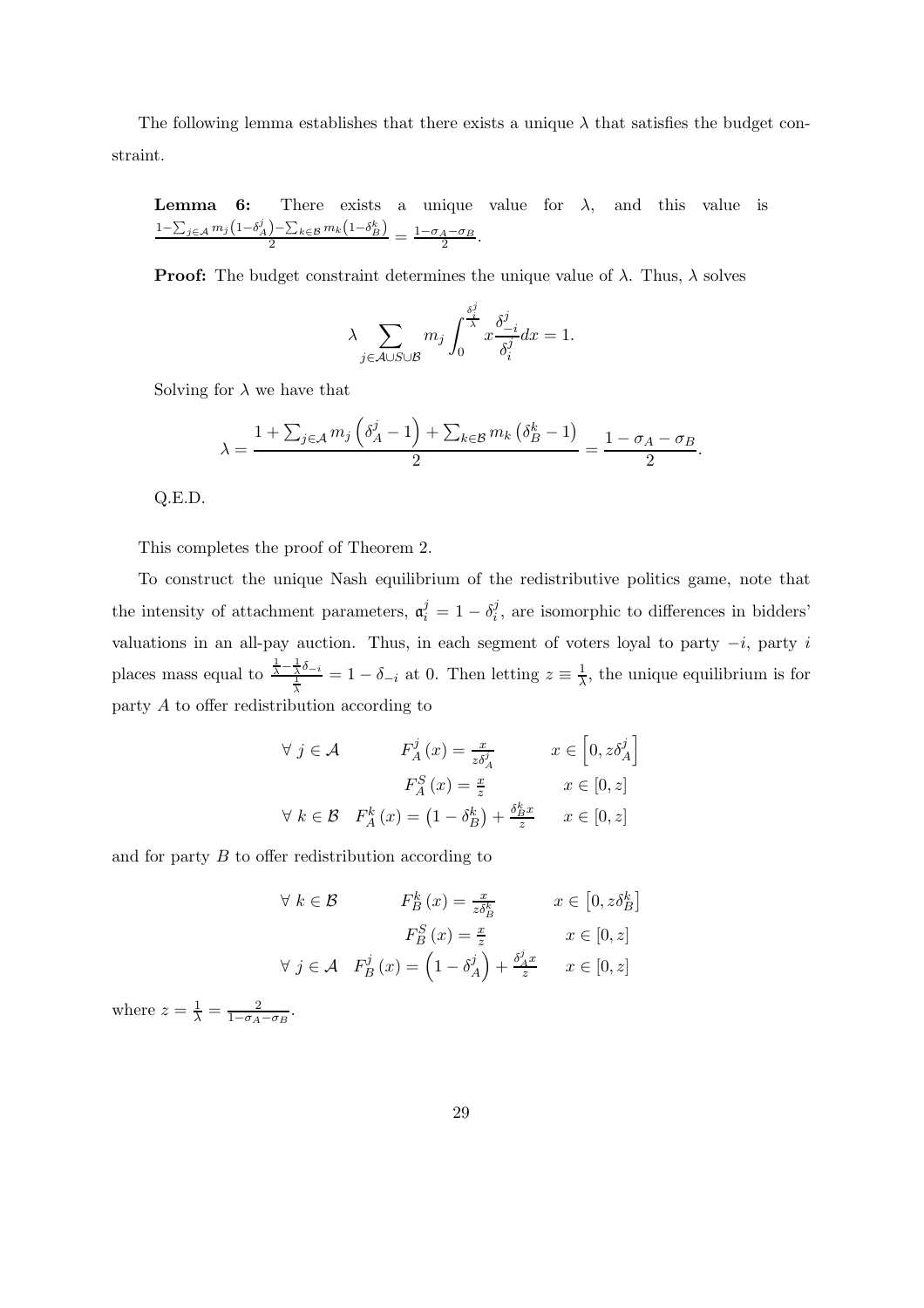

Figure 1: A distribution of voters' attachments to the political parties where segments 1, 2, and 3 are loyal to party A and segments 4, 5, and 6 are loyal to party B.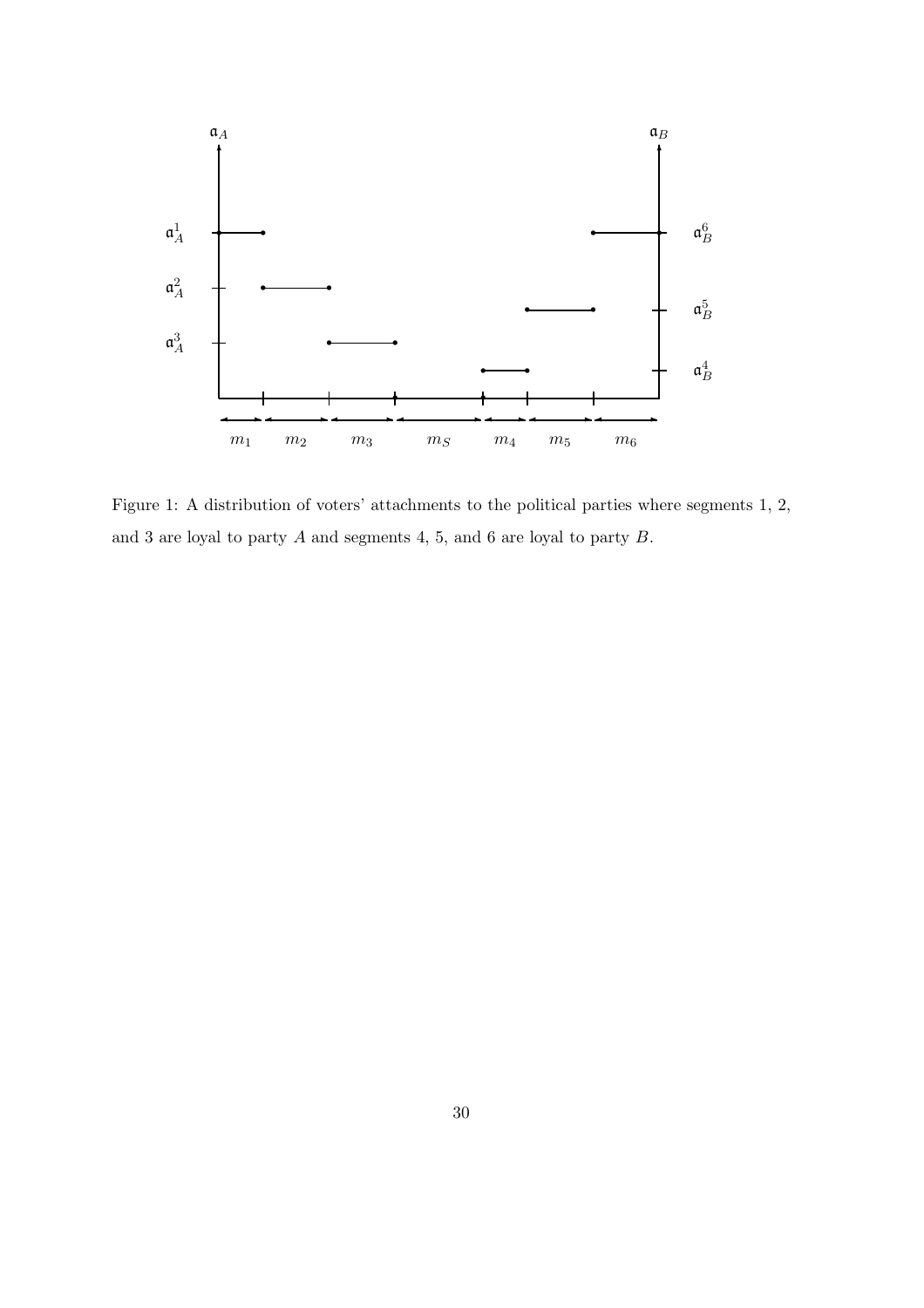

Figure 2(a): Transfers from party i's equilibrium redistribution schedule



Party -i's Loyal Voters

Party i's Loyal Voters

Figure 2(b): Utilities from party i's equilibrium redistribution schedule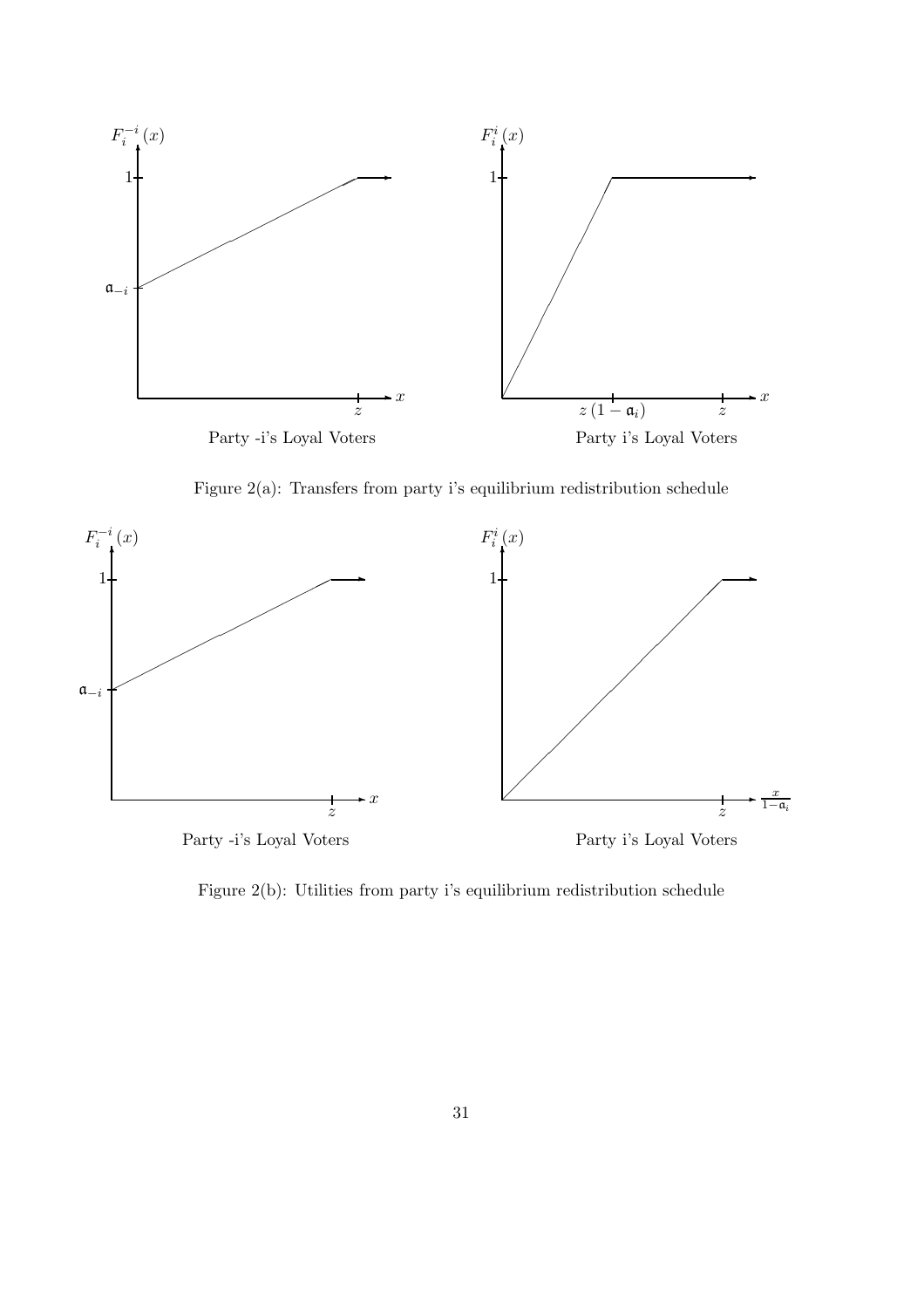

Figure 3: A transformation of the electorate that changes party strengths from  $C = (\sigma_B^0, \sigma_A^0)$ to  $D = (\sigma_B', \sigma_A')$  is a partisanship preserving transformation. A change from C to  $E = (\sigma''_B, \sigma'_A)$  is an effective party-strength preserving transformation.